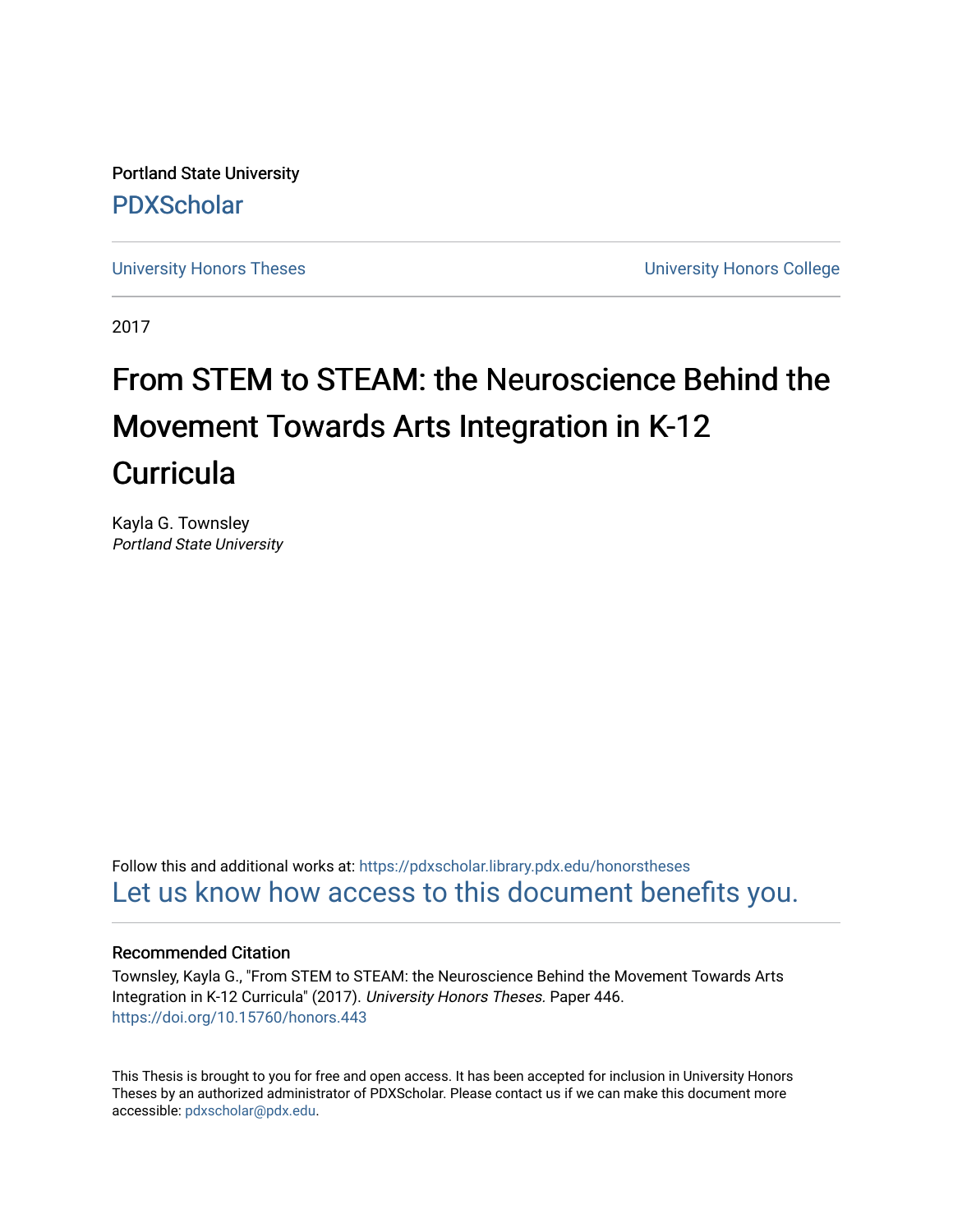# From STEM to STEAM: The Neuroscience Behind the Movement Towards Arts Integration in K-12 Curricula

by

# Kayla Townsley

# An undergraduate honors thesis submitted in partial fulfillment of the

requirements for the degree of

Bachelor of Science

in

University Honors

and

Micro/Molecular Biology

Thesis Adviser

William S. Griesar, Ph.D

Portland State University

2017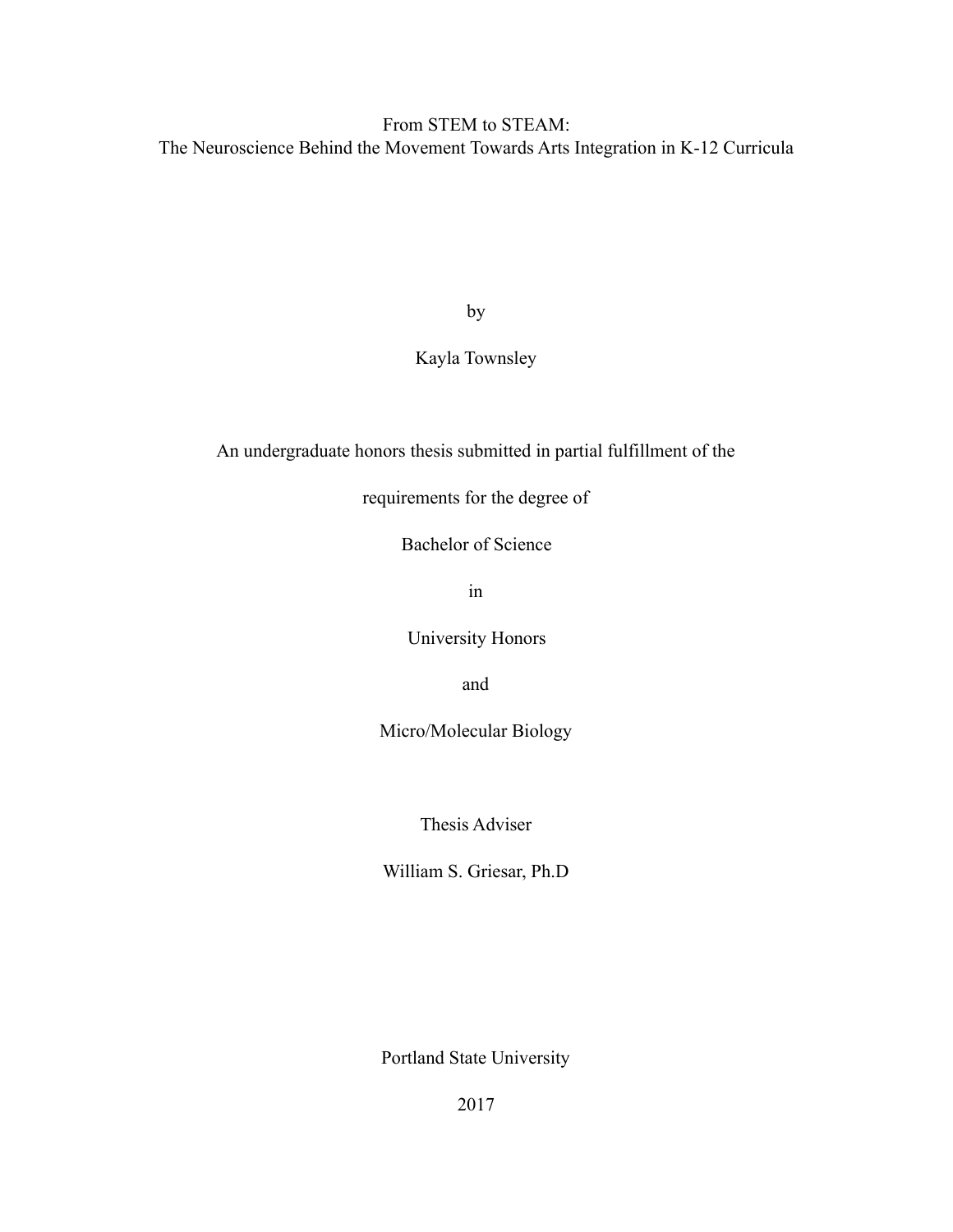#### <span id="page-2-0"></span>Abstract

As a result of disparities in the educational system, numerous scholars and educators across disciplines currently support the STEAM (*Science, Technology, Engineering, Art, and Mathematics*) movement for arts integration. An educational approach to learning focusing on guiding student inquiry, dialogue, and critical thinking through interdisciplinary instruction, STEAM values proficiency, knowledge, and understanding. Despite extant literature urging for this integration, the trend has yet to significantly influence federal or state standards for K-12 education in the United States. This paper provides a brief and focused review of key theories and research from the fields of cognitive psychology and neuroscience outlining the benefits of arts integrative curricula in the classroom. Cognitive psychologists have found that the arts improve participant retention and recall through semantic elaboration, generation of information, enactment, oral production, effort after meaning, emotional arousal, and pictorial representation. Additionally, creativity is considered a higher-order cognitive skill and EEG results show novel brain patterns associated with creative thinking. Furthermore, cognitive neuroscientists have found that long-term artistic training can augment these patterns as well as lead to greater plasticity and neurogenesis in associated brain regions. Research suggests that artistic training increases retention and recall, generates new patterns of thinking, induces plasticity, and results in strengthened higher-order cognitive functions related to creativity. These benefits of arts integration, particularly as approached in the STEAM movement, are what develops students into adaptive experts that have the skills to then contribute to innovation in a variety of disciplines.

*Keywords*: STEAM, Arts Integration, Retention, HOCs, Plasticity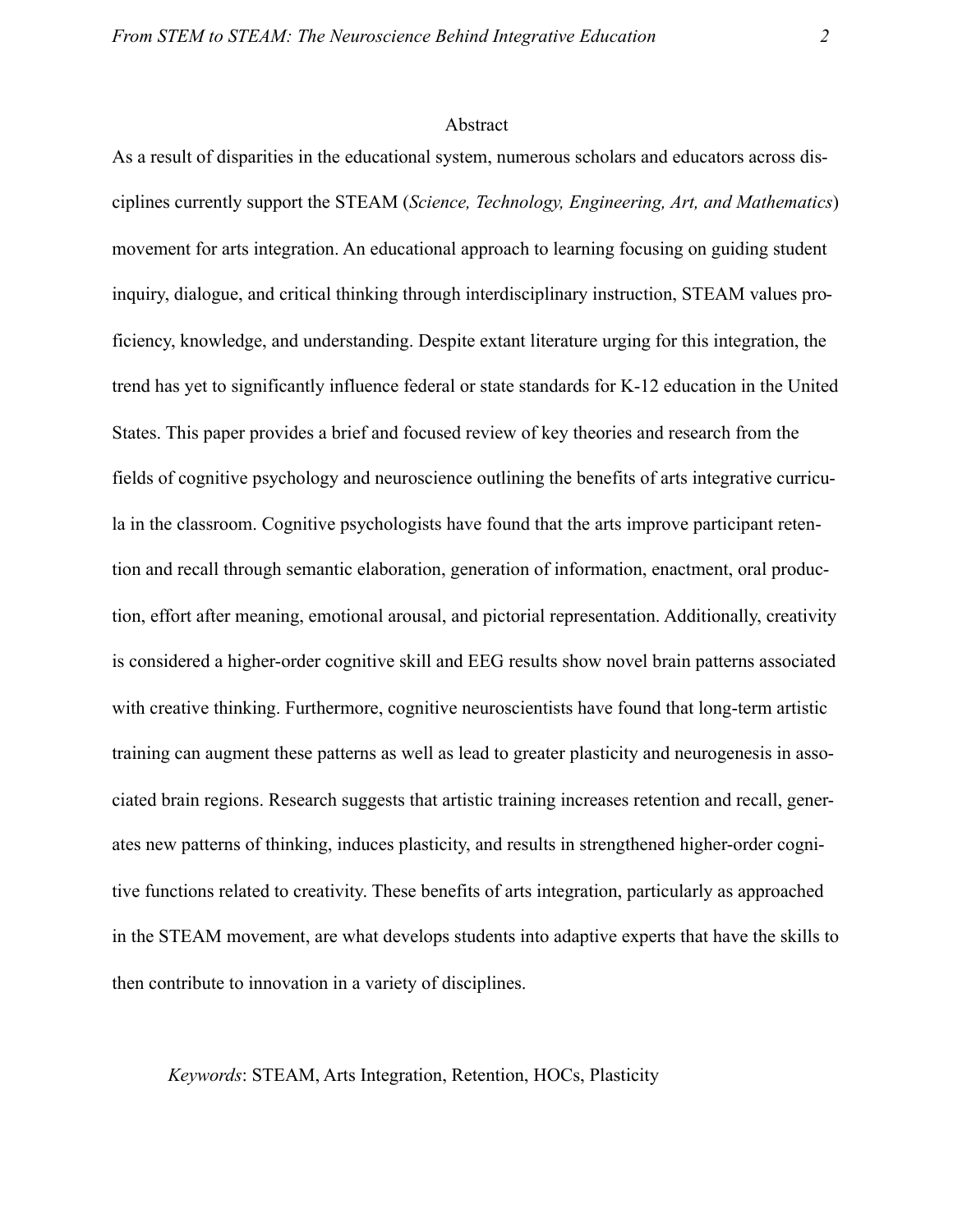# **Table of Contents**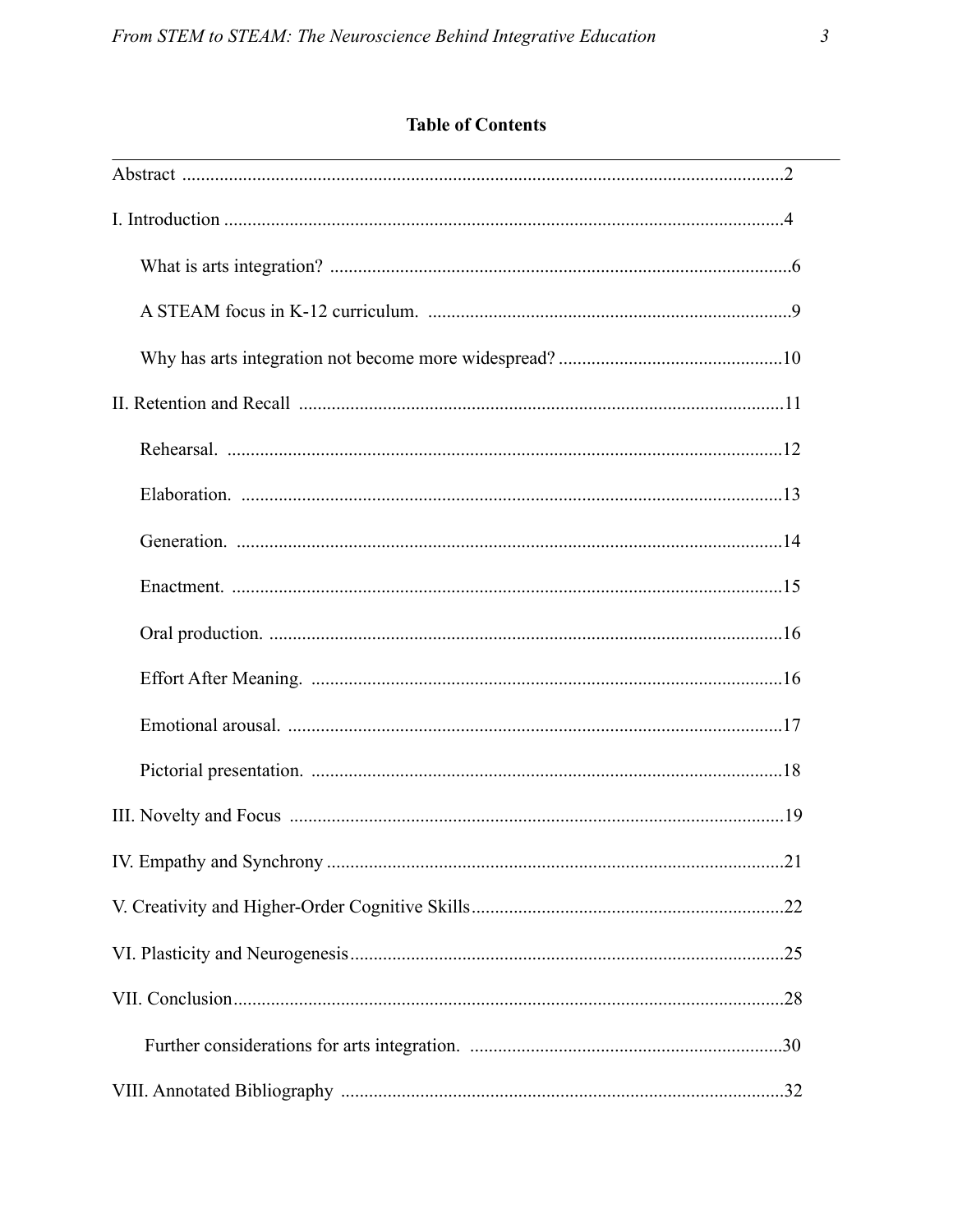# <span id="page-4-0"></span>**I. Introduction**

 Within the last decade, *Science, Technology, Engineering, and Mathematics* (STEM) focused curricula have been pushed forward as the innovative frontier of education. In the United States, science is a widely credited source of both innovative discovery and major economic development (DeHaan, 2009). In 2005, prominent American business organizations came together to express concern of the United States ability to maintain its scientific and technological edge in the modern world. Together forming the Tapping America's Potential (TAP) coalition, this group of corporate leaders claimed that in order "to maintain our country's competitiveness in the twenty-first century, we must cultivate the skilled scientists and engineers needed to create tomorrow's innovations." (www.tap2015.org/about/TAP\_report2.pdf). Likewise, in 2007 a panel of scientists, engineers, educators, and policymakers convened by the National Research Council (NRC) reported that the progress of the nation "is derived in large part from the productivity of well-trained people and the steady stream of scientific and technical innovations they produce" (NRC, 2007). The attitudes of the TAP coalition and NRC were major advocates for science and technology and supported the push towards STEM curricula in the United States. Yet with an aggrandized focus on STEM curriculum in schools over the past few decades, de-prioritization and budget cuts are slowly chipping away at arts education, leaving an imbalanced system of education. As a result of the disparities within the system, scholars and educators from multiple disciplines are currently arguing for a departure from this imbalanced educational system in favor of a holistic and heuristic integration of the arts back into the sciences, a movement popularly coined STEAM (*Science, Technology, Engineering, Art, and Mathematics*). STEAM is an educational approach to learning that focuses on guiding student inquiry, dialogue, and critical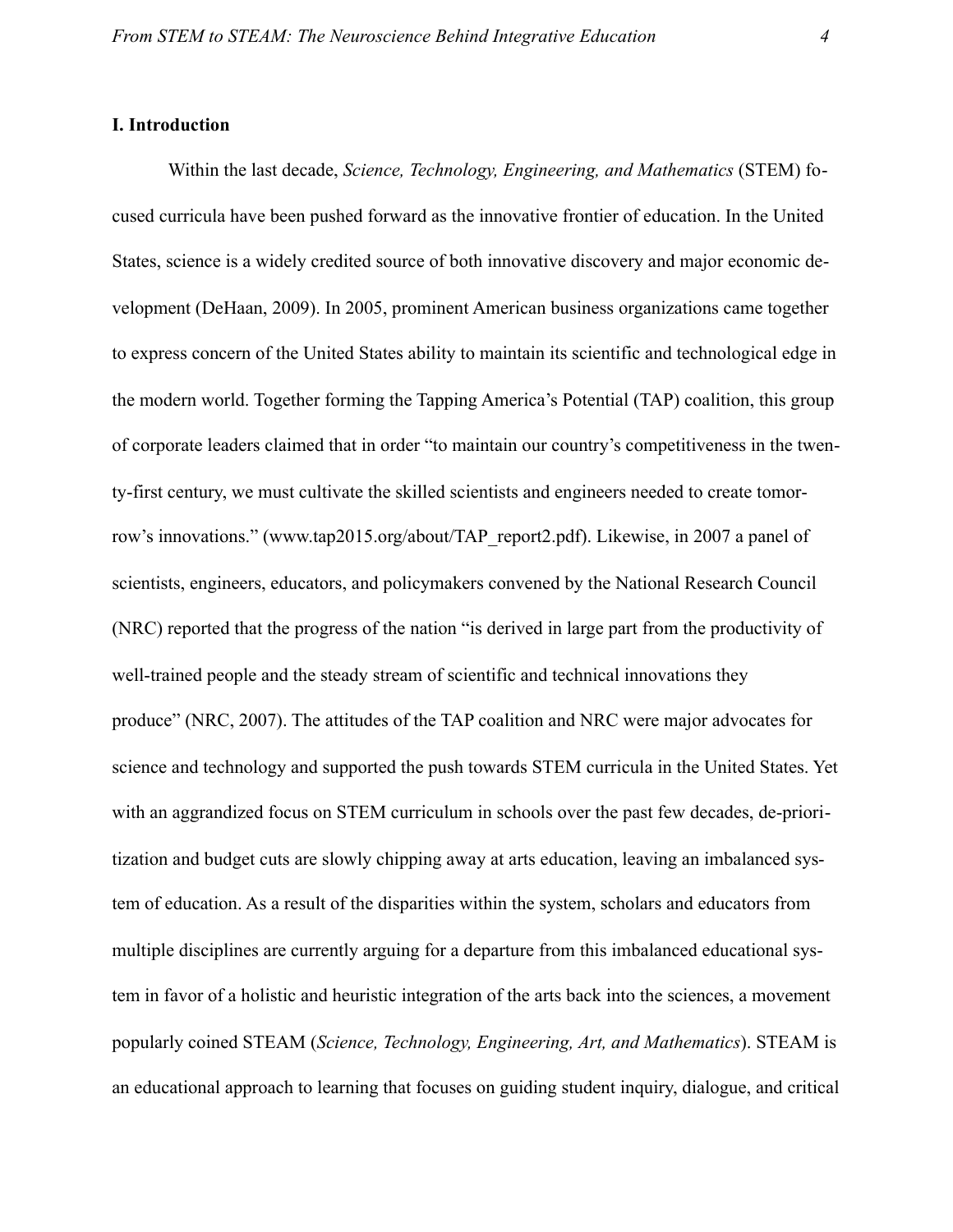thinking through interdisciplinary instruction that values both the proficiency of knowledge and understanding. Distinguishing between knowing and understanding content, the later involves the contextualization of deeper knowledge or knowing, requiring both learned skills and competency. Active participation is considered key for the assimilation, accommodation, and contextualization of learned information (Boy, 2013). The artistic activities not only naturally encourage, but require active engagement, creative problem solving, and creative thinking and thus present a potential avenue for greater student participation and learning in the classroom.

 In addition to the importance of active participation in education, interdisciplinary education is crucial for development and innovative posterity in the United States. Boy (2013) posits that "interconnectivity, communication and interaction are major attributes of our evolving society" and as such, systems need to be investigated as complex wholes requiring a cross-disciplinary approach. As a consequence of this societal evolution, Boy states that "schools cannot continue to only teach isolated disciplines based on simple reductionism….STEM should also be integrated together with the Arts to promote creativity together with rationalization, and move (back) to STEAM". This concept shift emphasizes the possibility of longer-term socio-technical futures instead of short-term financial predictions that currently lead to uncontrolled economies.

Furthermore, a group of interdisciplinary faculty members from The State University of New York at Potsdam presented a model for the education of interdisciplinary scientists and urged that the integration of the Arts back into STEM subject matter will encourage innovations in modern science and technology that are necessary to address the complex and intersectional problems facing human society today (Madden et al., 2013). Similar support for a STEAM educational approach has come from the fields of engineering and technology (Conner et al., 2015),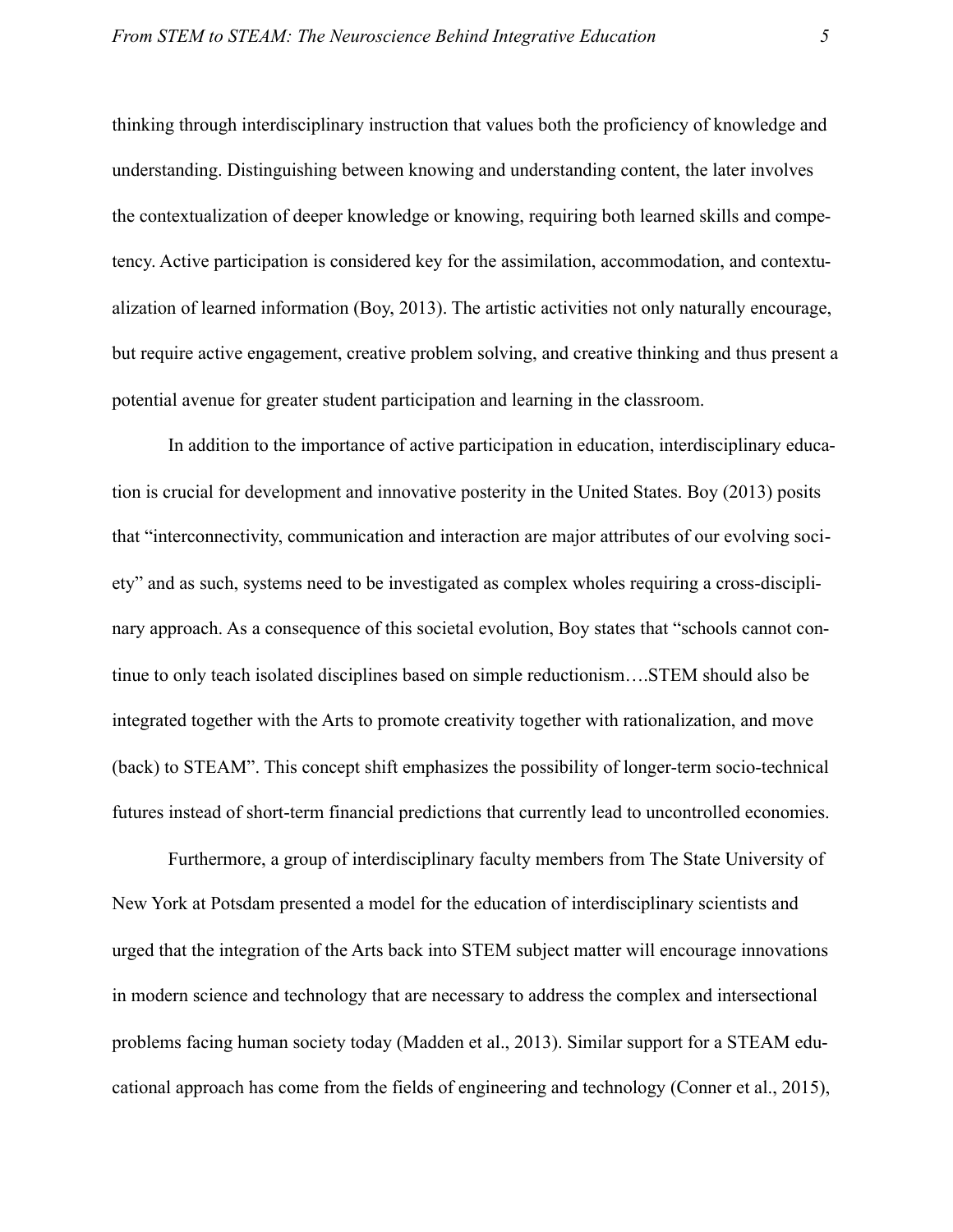computer science (Park & Lee, 2014), medicine (Howell, et al., 2013; Pellico et al., 2009; Stuckey & Nobel, 2010), arts and science education (Acosta, A., 2015; Cropley, 2001; Laursen et al., 2007), and many others (Hardiman et al., Harksen et al., 2014; 2012; Madden et al., 2013; Mishook and Mindy, 2006; Mote et al., 2014; Oner et al., 2016; Thurley, 2016; Radziwill et al., 2015).

 In a report on the results of a small, preliminary classroom-based experiment that tested effects of arts integration on long-term retention of content, Hardiman et al. (2014) found that there were no differences between the common core classroom and the arts-integrative (AI) condition in initial learning, but significantly better retention of content in the AI condition. This experiment was based on research in cognitive neuroscience demonstrating that consolidation of long-term memory storage occurs through rehearsal of information (Kandel, 2006; Hardiman, 2003, 2010). Thus, Hardiman et al. (2014) posited and found that arts-integrative instruction improves retention by rehearsing content using various visual and performing arts activities, which may also have the benefit of enhancing student engagement (Mohr et al. 1998; Smithrim & Upitis, 2005). Hardiman et al. (2014) is a crucial study because it demonstrates the need to use research from cognitive and developmental neuroscience to inform educational policy and practice.

#### <span id="page-6-0"></span>**What is arts integration?**

What exactly are Boy and Hardiman referring to when they talk about arts integrative curricula? Are these models consistent in their approach and intent across multiple intellectual domains? Simply put, no. In fact, these inconsistencies are one factor inhibiting a more widespread acceptance of arts integration. Even with the push for "arts integration" in schools, it remains a highly contested and convoluted term as arts educators have yet to agree on what integration would look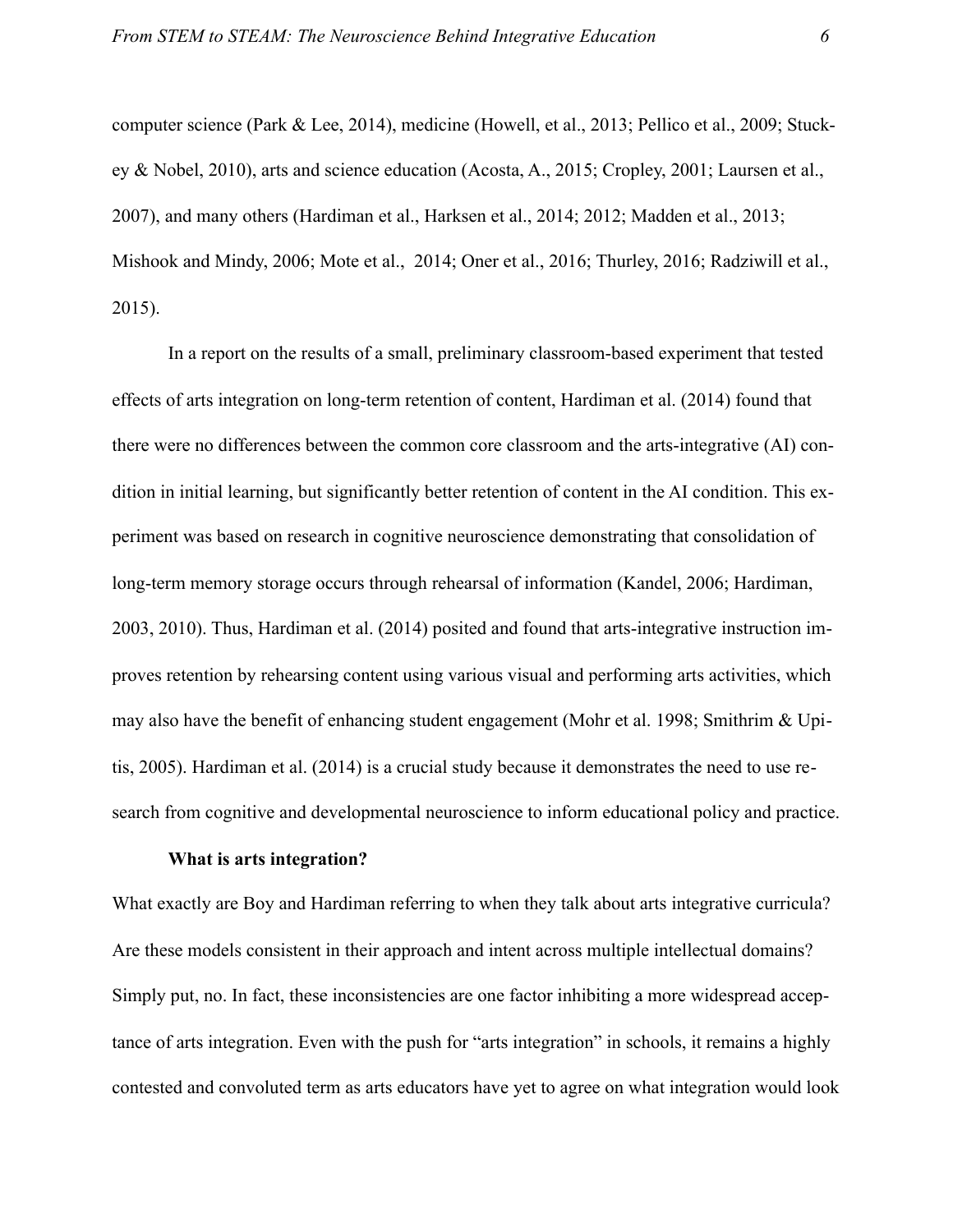like, or even whether it is a goal of arts education specifically. As a convoluted concept, there are many meanings associated with arts integration. One is a community focused use of projectbased learning to address community issues (Wolk 1994); another is the transfer of knowledge across artistic and non-artistic disciplines (Darby & Catterall 1994; Fiske 1999; Hamblen 1993); and another is simply the use of arts to enhance the study of academic disciplines (Catterall and Waldorf 1999; Fiske 1999).

 There are multiple other definitions that further confuse the term, however, with regard to the STEAM movement there is one main approach. Efland (2002) argued for arts integration instead of a purely discipline-based art education, stating "the purpose of art education is not to induct individuals into the world of the professional art community. Rather its purpose is to enable individuals to find meaning in the world of art for life in the everyday world" (77). This view highlights the value of art learning as part of a comprehensive education in the liberal arts, while Davis (1999) put forward a similar concept of arts integration "arguing that in education there is currently a rigid disciplinarily that does not reflect the ill-structured problems of the workplace, and that integration is crucial in multidisciplinary fields such as design or engineering" (DeHaan, 2009). Thus expanding arts integration to the STEM fields, the current STEAM movement integrates both concepts to have the arts exist side-by-side with other academic disciplines in order to foster interdisciplinary and innovative thinking in students, preparing them for life beyond school.

 However, some arts educators are wary of any movement integrating the arts into the non-arts subjects. Over the past twenty years, the arts education community has feared that the rise of the accountability movement and attendant testing will pressure schools into diverting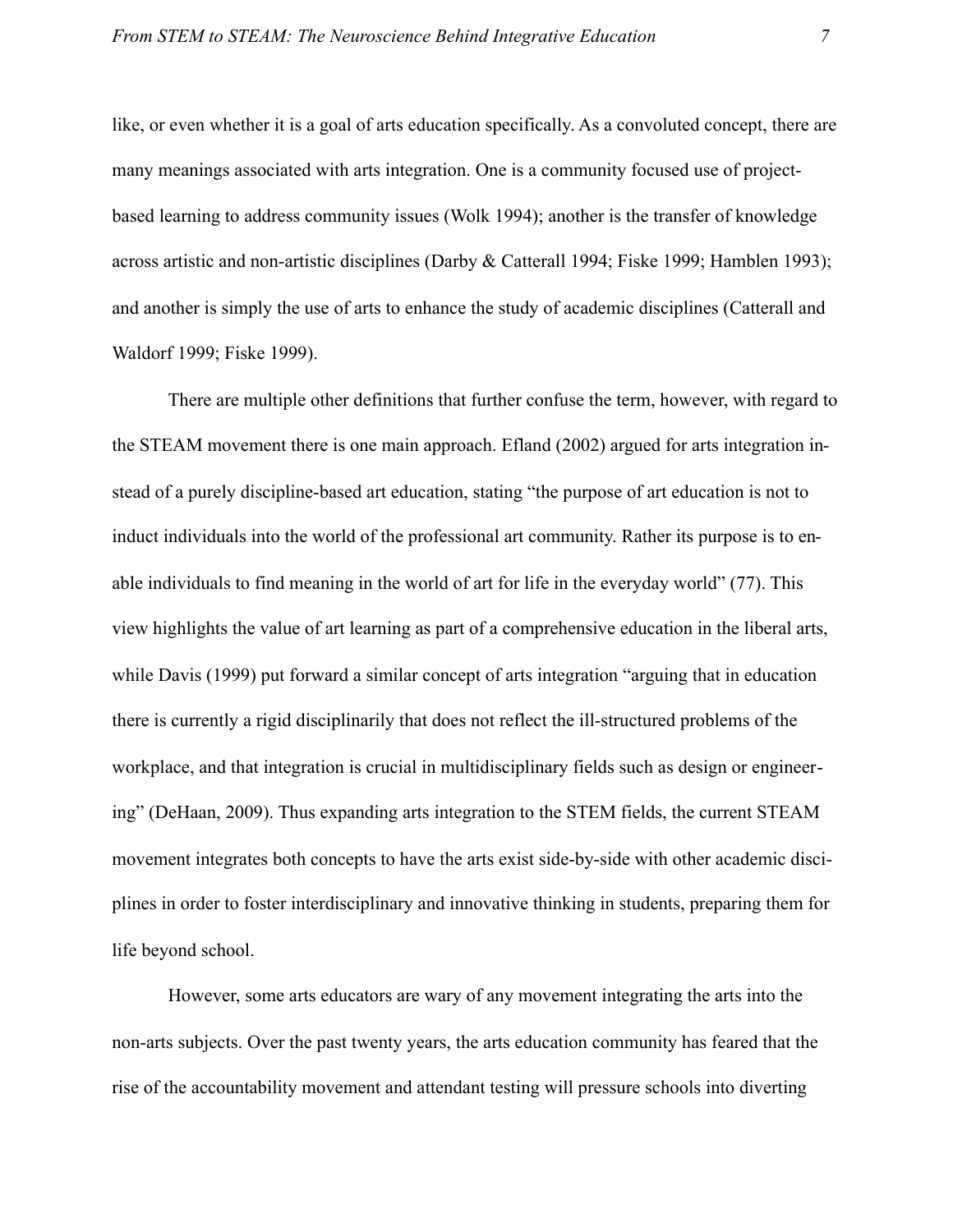time and resources towards only tested areas of the curriculum, such as reading and math (Eisner 2000) and more recently, public concern that the arts are being undermined has risen. These fears are not unfounded as the current political administration has already proposed budget cuts for crucial organizations such as the National Endowment of the Arts (NEA).

 The precarious position of arts education in schools and the fear that this integration will dangerously diffuse arts into the curriculum spurs wariness as many believe it will diminish the importance and unique approach of the arts (DeHaan, 2009). In 1992, The National Art Education Association (NAEA), the leading national advocate for arts education endorsed this aversion to arts integration, advocating for the integrity of the arts (NAEA, 1992). Although the NAEA attitude positively shifted in favor of the STEAM movement, this remains a concern as there is a substantial emphasis placed on subjects that can be assessed in standardized tests such as mathematics and English (Rossier et al., 2013). One large-scale study of arts education in the United States, Stake, Bresler, and Mabry (1992), found that schools advocating for arts integration typically used arts as "topical enhancements" and "motivators for learning basic skills objectives". For example, singing the names of the U. S. presidents, designing murals depicting historical events, or acting out the biological processes of photosynthesis are effective artistic activity that some educators utilize to teach content. Stake, Bresler, and Mabry thus concluded that this form of integration was "of little value in learning authentic arts goals" and other large-scale studies of schools promoting arts integration came to similar conclusions (DeHaan, 2009). This sort of approach diminishes the integrity of the arts, transforming them into a simple tool to learn what are societally considered more important subjects. Therefore, when considering a transition from STEM to STEAM it is a crucial to ensure the arts do not simply become a tool to aid to other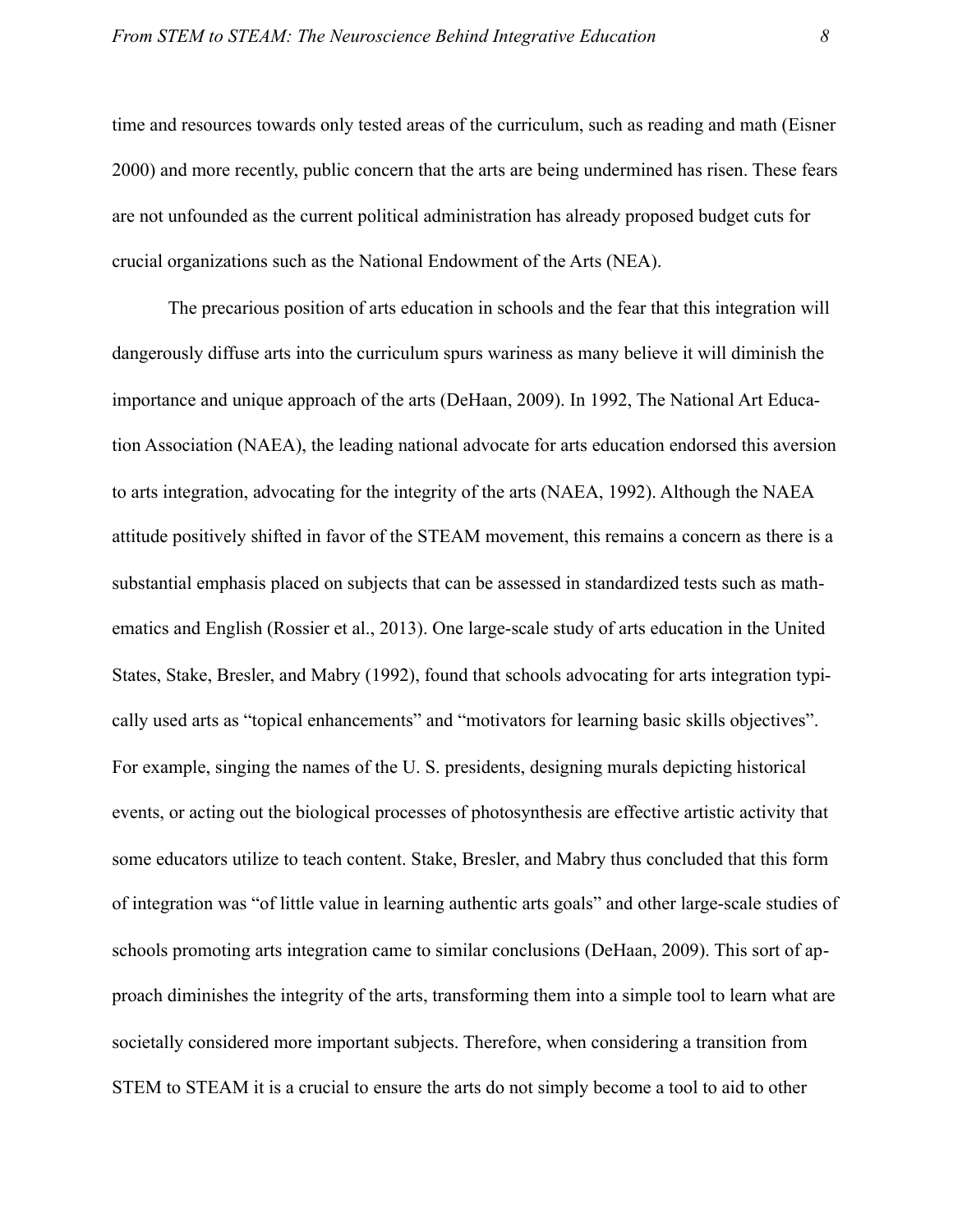disciplines, but are given equal attention and recognition for their importance in developing socially conscious, innovative, and transdisciplinary students.

# <span id="page-9-0"></span>**A STEAM focus in K-12 curriculum.**

Attention given to the STEAM movement is not limited to primary education, in fact, extensive literature from academia outlining models for arts integration at the university and graduate levels exist as well as numerous reviews on projects integrating engineering, biology, and mathematics college courses with art courses (Acosta, 2015; Connor, Karmokar, & Whittington, 2015; Pellico, Friedlaender, & Fennie, 2009; Thurley, 2016). Although recognized as beneficial in higher education, implementing a STEAM-focused curriculum as early as kindergarten and maintaining it throughout a student's journey through primary education would be more beneficial. "Education is one of the most important experiences in a child's life, and learning is often emphasized as the primary means by which one is able to excel or achieve success…art and thought are inter-connected, and consequently art may be a critical component of education" states Rossier et al. (2013). Emphasizing the importance of arts education for children, Rossier cites studies which found that the longer children were involved in visual art, the more complex their artwork became (Hanline & Milton, 2007) and another suggesting this "greater complexity of artwork reflects greater complexity of the underlying thought processes"(Cherney et al., 2006). Evidence supports that art programs facilitate the acquisition of critical thinking skills that are naturally shared across disciplines such as observation, envisioning, reflection, expression, and exploration (Young, 2005; Winner, 2007). Incorporating arts in early education is likely to have the most benefit for students as it is the period of greatest brain development and knowledge acquisition (Laursen, Liston, Thiry, & Graf, 2007). Adopting a STEAM program in child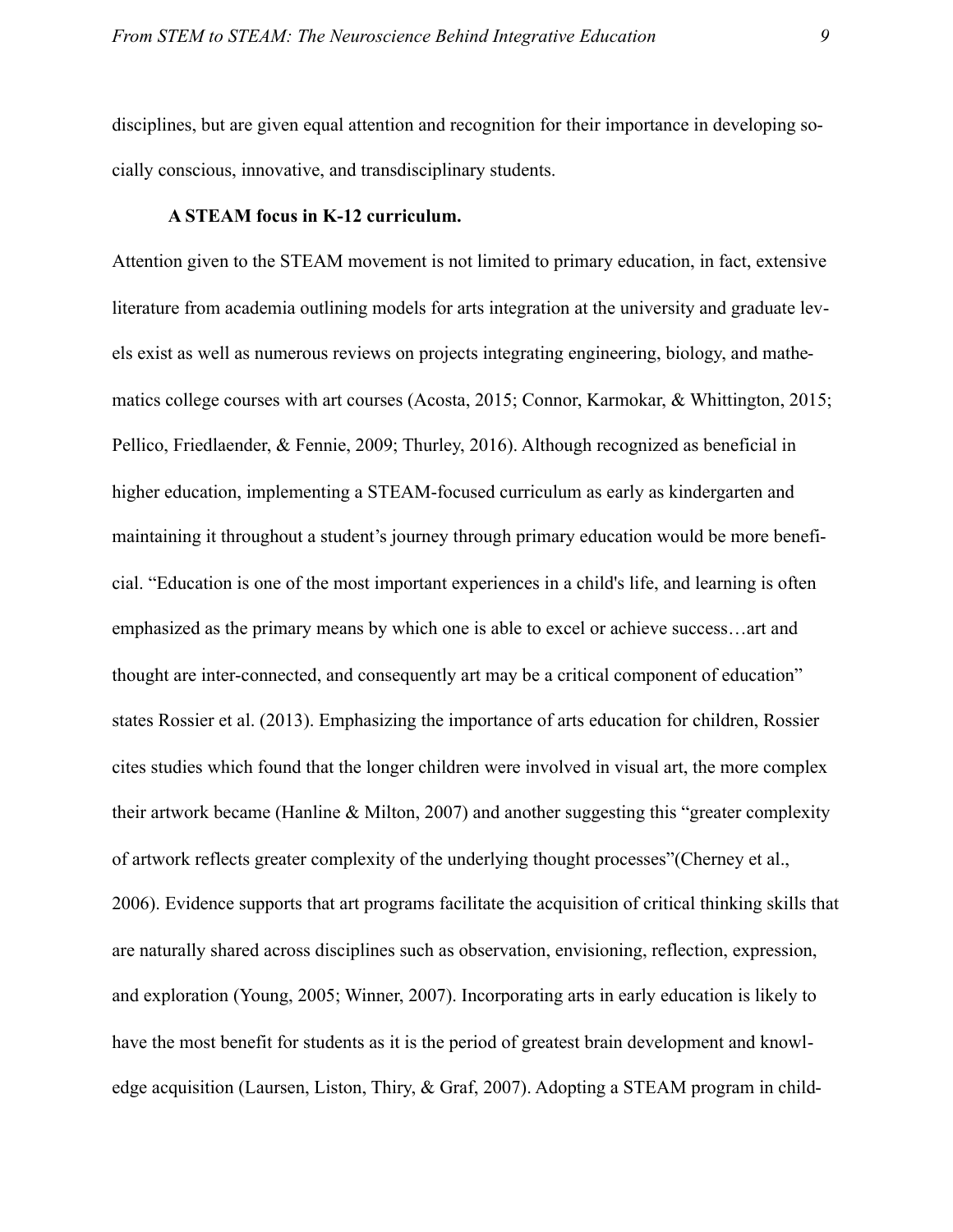hood and continuing it over a prolonged period would have the greatest impact on developing students' intelligence and imagination.

# <span id="page-10-0"></span>**Why has arts integration not become more widespread?**

Despite extant literature urging for this integration, particularly during the early years of a child's education, the trend has yet to significantly influence federal standards for K-12 education in the United States (Boy, 2013; Conner et al., 2015; Hardiman et al., 2012; Madden et al., 2013; Mishook and Mindy, 2006; Mote et al., 2014; Park and Ko, 2012; Thurley, 2016; Radziwill et al., 2015). This unfortunate fact is partially due to the ambiguity and conflict surrounding the definition of arts integration and a lack of data on the efficacy of arts integration in the classroom. Additionally, despite public support, the arts are not often prioritized, causing them to be the first areas to receive budget cuts (Deforge, 2009). Perhaps this is the result of policies such as the "No Child Left Behind" law, which requires students to participate in the arts yet has no standardized exams for art education like those required for the maths and sciences. Despite the arts being publicly valued, this consequence suggestions that art education is not emphasized in practice as having tangible or testable educational outcomes (Rossier et al., 2013). Encouraging federal and state policymakers to begin the arduous task of remaking a broken education system will require a solid foundation of scientific evidence as well as data collected from classroom assessment. Additionally, data from studies with a theoretical foundation in cognitive neuroscience and psychology are essential to supporting a fundamental shift in K-12 educational policies in the United States.

 However, despite a paucity of necessary classroom assessment—like the valuable data collected in Hardiman et al. (2014)—researchers in the fields of cognitive neuroscience and psy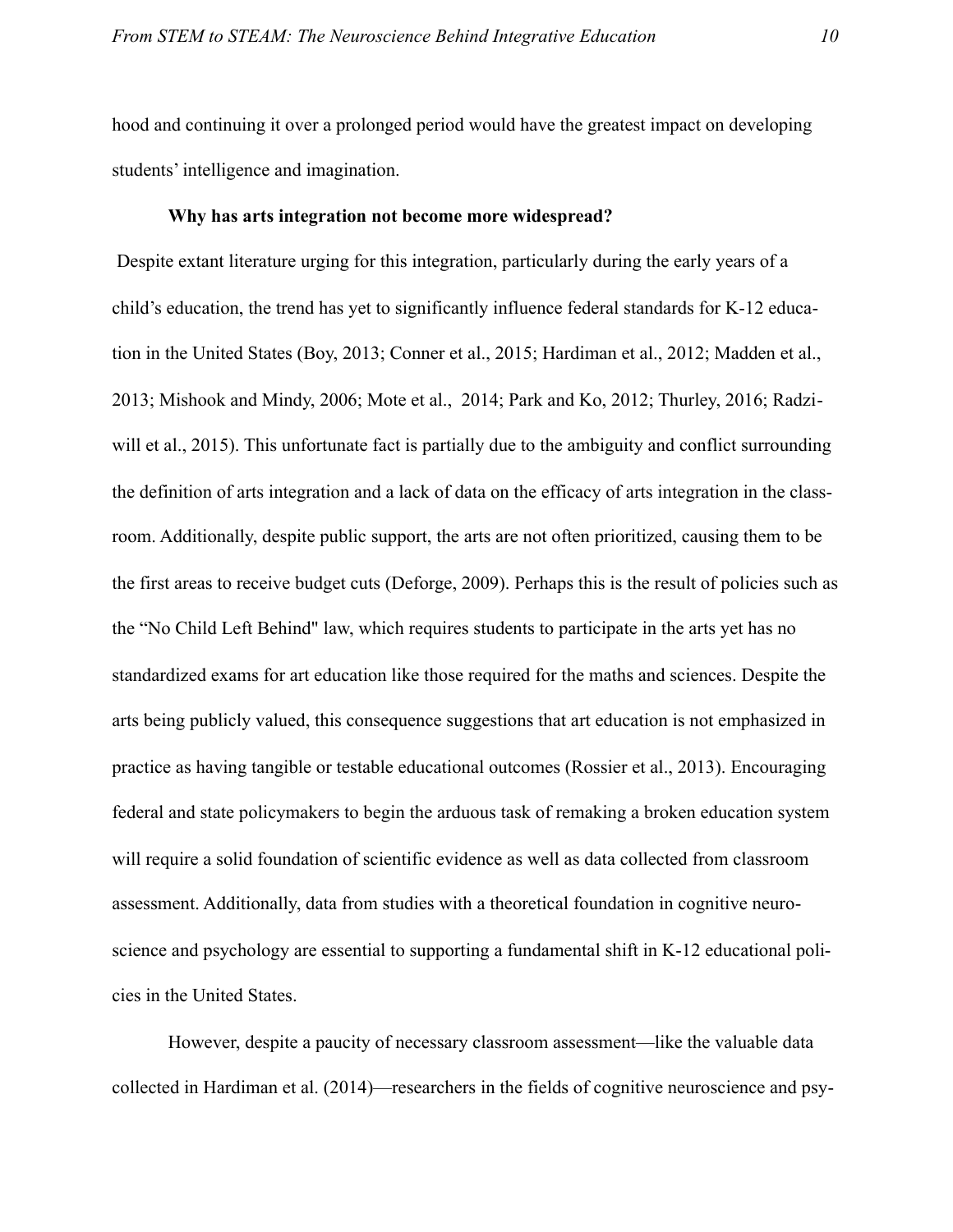chology have provided new understanding of human cognition, much of which supports integrative education. Approaching the discussion through this lens, Rinne, Gregory, Yarmolinskaya, and Hardiman (2011) argue that arts integration engages learners in thinking about information in new ways that improve retention. Improved retention through arts is also supported by the cognitive psychology of semantic elaboration, generation of information from a cue, enactment, oral production,''effort after meaning," emotional arousal, and pictorial representation (Rinne et al., 2011) as well as the cognitive neuroscience of novel brain patterns and plasticity associated with the acquisition of higher-order cognitive skills.

# <span id="page-11-0"></span>**II. Retention and Recall**

 Long-term memory storage is the fundamental process involved in what is typically consider successful mastery of content (Hardiman et al., 2012); repeated exposure to information is crucial to this process as it gives rise to the activation of memory-related genes (Dash et al., 1990; Bartsch et al., 1998). Activation of these genes, and thus the ability to consolidate memories in long-term storage, is related to both environmental and social contingencies (Kandel & Mack, 2003). Research has also shown that the persistence of long-term memory relies on the generation of new synaptic connections resulting from the activation of genes through learning (Bailey & Chen, 1983; Kandel, 2001). Based on the evidence that environmental contingencies (Bartsch et al., 1998, Kandel & Mack, 2003) along with repeated exposure (Kandel, 2006) are crucial to long-term storage, Hardiman et al. (2014), as aforementioned, developed a study based in cognitive research in order to establish the link between an arts integrative curriculum and improved retention of content. Results from posttests demonstrated that, although students learned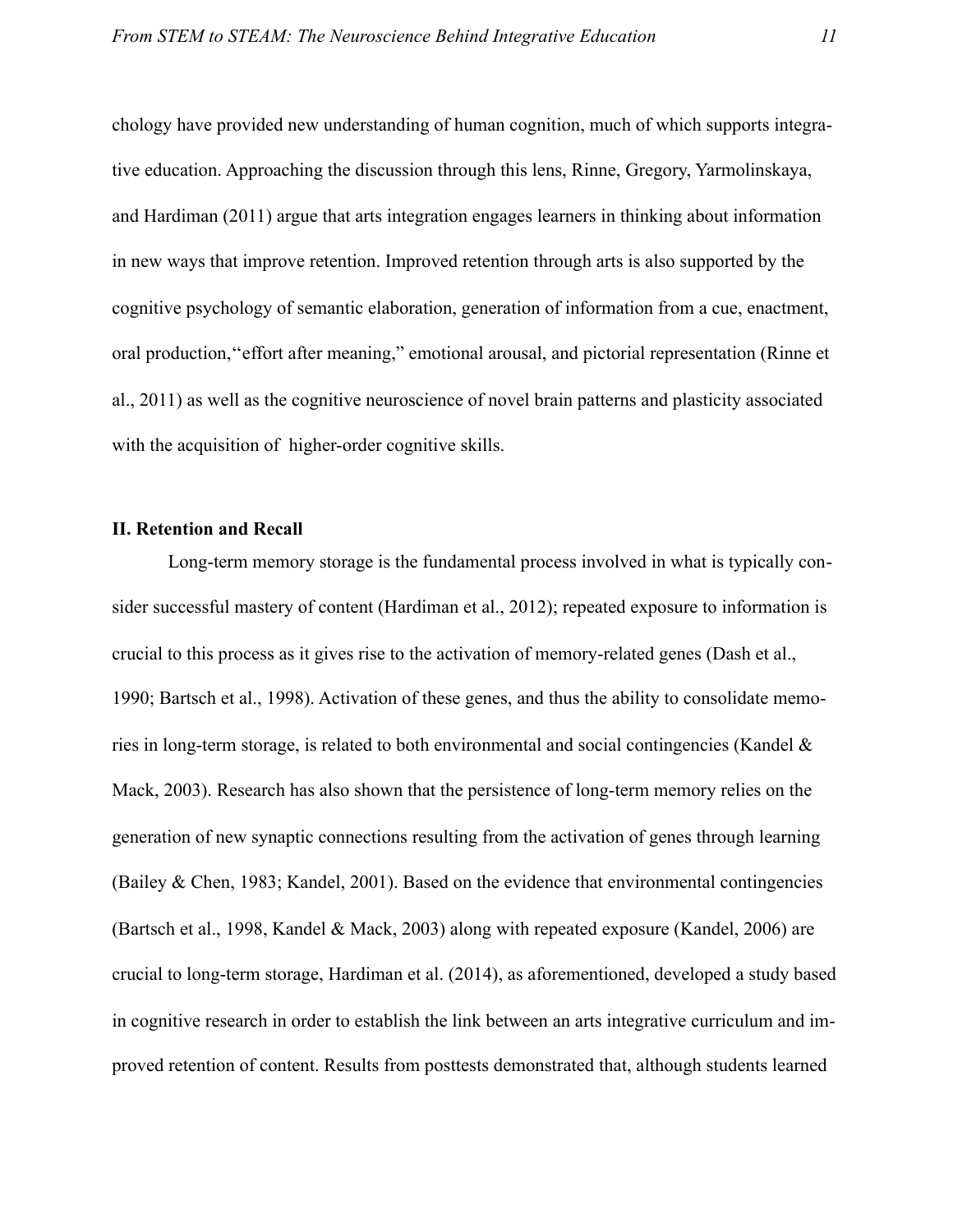roughly the same volume of science content regardless of instruction method, students taught through the art integrative curriculum retained content significantly better than those taught using common core curriculum (Hardiman et al., 2014). This study provided evidence for the proposition that utilizing artistic activities as a facilitation for the acquisition of other content is a particularly effective means of enhancing retention because it leverages a number of factors whose positive influence on long-term memory have been established by cognitive psychologists. More specifically, Rinne et al. (2011) considered eight main effects influencing long-term memory consolidation and recall: (a) rehearsal, (b) elaboration, (c) generation arousal (d) enactment (e) oral production, (f) effort after meaning, (g) emotional arousal, and (h) pictorial representation. Here, these eight factors are summarized and their connection to artistic techniques explored.

# <span id="page-12-0"></span>**Rehearsal.**

Rehearsal of content is perhaps the most intuitive factor influencing the formation of long-term memory. We all likely remember the mundane repetition of flipping through vocabulary note cards before a test, regardless of subject matter. The theory behind the practice began with early work in cognitive psychology showing that spaced rehearsals of verbal information can improve recall. However, later research by Craik and Watkins in 1973 demonstrated that the effectiveness of rehearsal was not simply derived from the number of rehearsal periods, but rather, effective rehearsal required elaboration. Elaboration involves the convergence of pieces of information either to one another, to available information, or to pre-existing knowledge throughout the rehearsal process. In studies where "elaborative" rehearsal was dissociated from "maintenance" rehearsal, only the establishment of a more elaborate memory trace improved long-term retention (Rinne et al., 2011). Recently, nonverbal forms of rehearsal were also found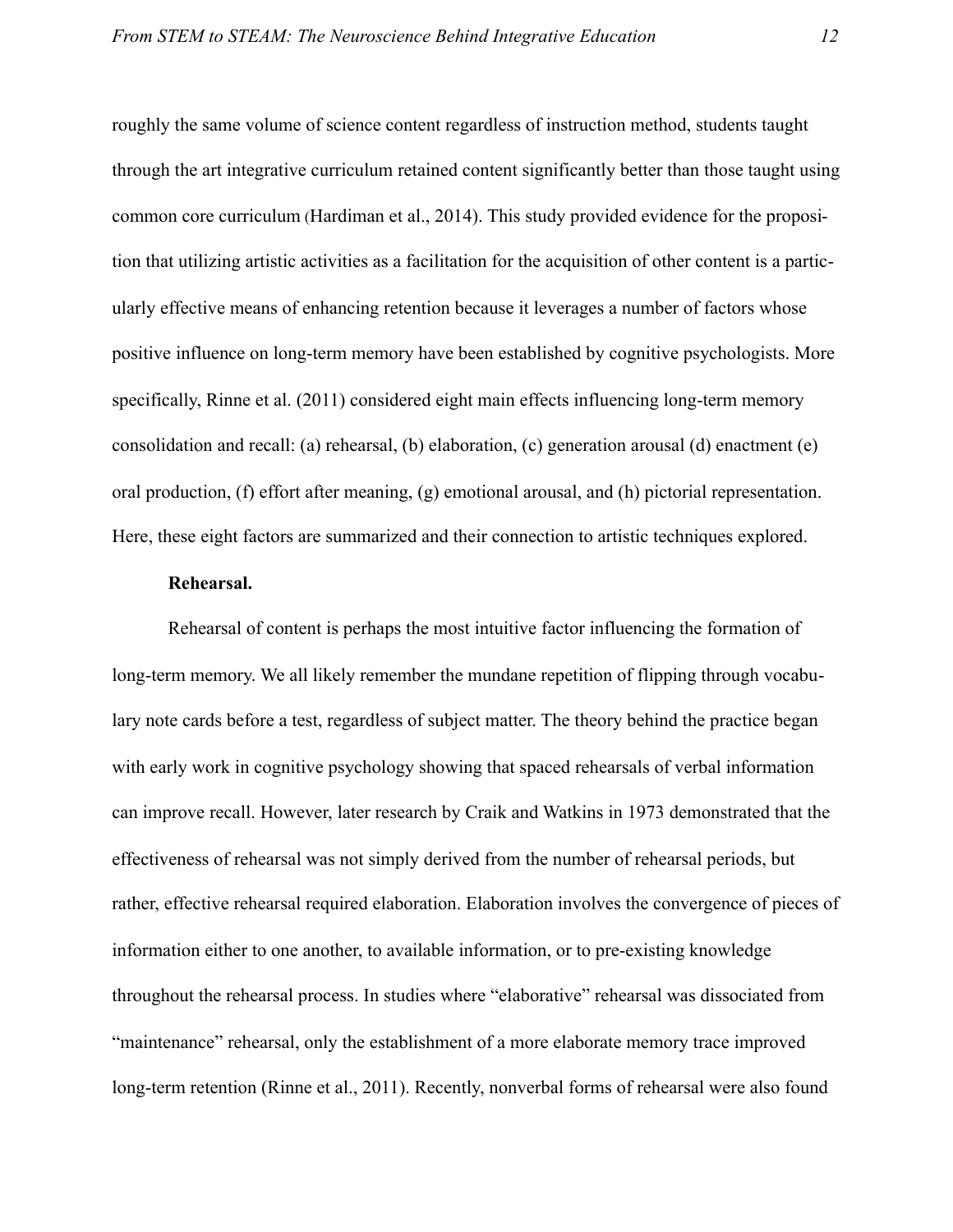to improve recall for visual stimuli such as abstract symbols (Hourihan, Ozubko, & MacLeod, 2009), suggesting a more intuitive link to utilizing artistic techniques to improve retention. In the realm of cognitive neuroscience, research confirms the impact of elaborative rehearsal on long-term memory by identifying neural markers specific to rehearsal that would predict later recall of information (Davachi, Maril, & Wagner, 2001). Artistic activities provide an enjoyable and motivating form of naturally spaced and elaborative rehearsal. Take for instance a project requiring students to develop a song or jingle describing the biochemical process of respiration. Not only does the rhythm lend to greater recall due to increased attention, the process of developing a catchy tune is an elaborative process and once created, a song is easily rehearsed lending to greater recall.

# <span id="page-13-0"></span>**Elaboration.**

As discussed previously, elaborative rehearsal creates a more intricate memory trace, improving long-term retention. In addition, *semantic elaboration*, or elaboration that adds specific meaning, improves retention of information.''Depth of processing,'' a common concept in cognitive psychology that essentially demonstrates increases in the quantity and quality of semantic elaborations, has been proved to increase retention of information (Rinne et al., 2001). For example, prompting participants to draw involved inferences while reading stories leads to faster response latencies for correct answers—retention is particularly strengthened when individuals elaborate on information by relating it to themselves. Various artistic activities naturally utilize semantic elaboration. For example, creative writing, poetry, and comics are art forms that frequently use metaphor and symbolism to connect and elucidate upon information. Thus, artistic activities are likely to improve both retention and recall of material since the process of creating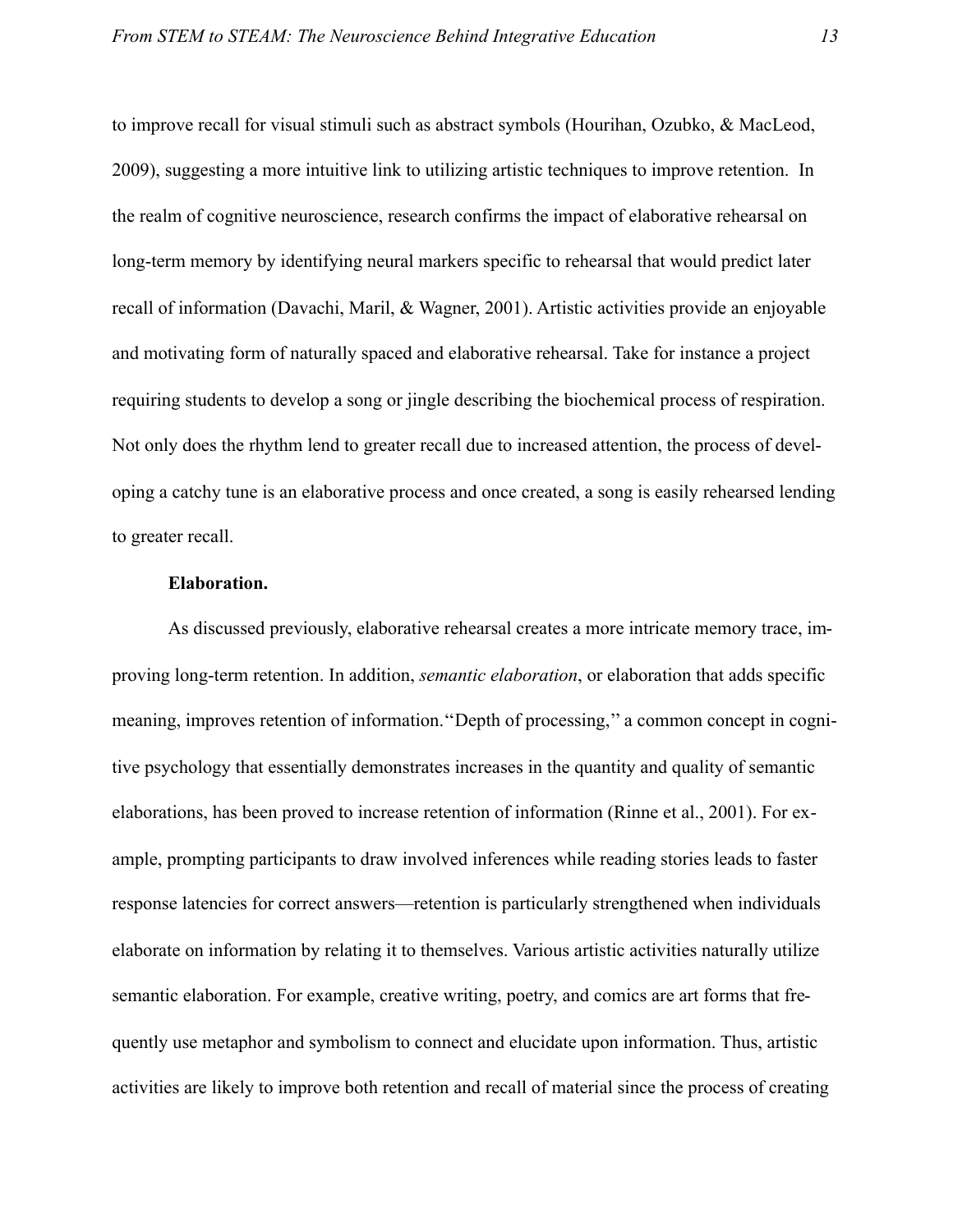is based on a specific context and thus naturally establishes a more intricate memory trace (Rinne et al., 2011).

# <span id="page-14-0"></span>**Generation.**

The *generation effect*—where generating information as a cued response increases retention more than reading that same information—has a well-known influence on memory and was most famously demonstrated by Slamecka and Graf in 1978. In their experiment, participants either generated words in response to stimuli or read words. Results showed that generated words were more promptly recalled than read words. Multiple explanations for the impact of generation on memory have been explored including a relationship to depth of processing and cognitive effort. However, McDaniel and Bugg (2008) more recently argued that generated information is more "unusual," or is less common, than read information and it is this atypical aspect of generation that increases processing and long-term retention. Generating information utilizes past learned memory to create new meaning. Art involves a similar process referred to as the *Beholder's Share*. A theory developed by psychoanalysts Ernst Kris and Ernst Gombrich in response to abstract art, *beholder's share* posits that viewers respond to ambiguity in art in concordance with their personal experience and conflict, thus generating novel meaning and recapitulating the creative process experienced by the original artist. The *inverse optics problem*, the ambiguity between mapping sources of retinal stimulation and the retinal images produced, or the translation of three-dimensional objects to two-dimensions and back again, and the biology of the human visual pathway supports this theory of a viewer's personal interpretation and involvement (Kandel, 2016). Thus, the critical analysis of art, and especially abstraction in art, re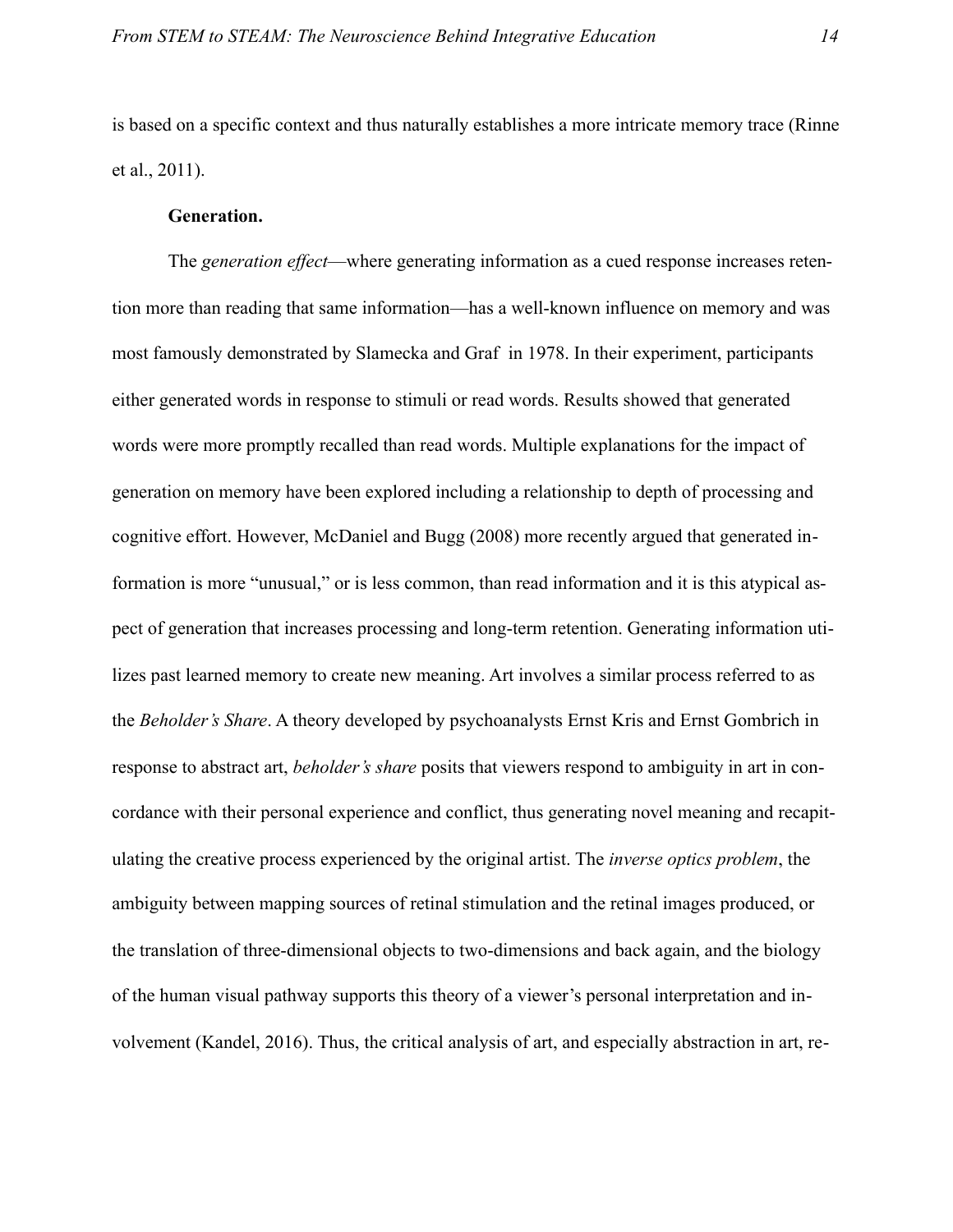sults in interpretation and generation of meaning that would likely imbue students with greater memory of congruent content.

# <span id="page-15-0"></span>**Enactment.**

The *enactment effect* refers to the discovery that recall is greatly improved by physically acting out material instead of simply reading or hearing the same information. Originally, this effect was attributed to a convergence of motor and verbal encoding that occurred during enactment and improved recall (Mohr, Engelkamp, and Zimmer, 1989). However, McDaniel and Bugg (2008) suggest that the benefits of enactment are not based on retrieval of motoric memories, but that, similar to generation, enactment relies on the novelty it engenders and the subsequent increase in processing. This viewpoint is supported by evidence showing that additional processing essentially identical to that which occurs during "conceptual" encoding, but not motor encoding, occurs during enactment. However, despite some variation in theories describing the processing pathway of enactment, it remains a positive factor influencing long-term memory storage (Rinne et al., 2011). Enactment is a useful strategy readily encouraged through the performing arts, such as theater or interpretive dance, as are rehearsal, semantic elaboration, and generation. For instance, Rinne et al. (2011) references a meta-analysis of studies conducted by Podlozny (2000) that analyzes the use of drama in the classroom, noting that one of the greatest benefits for students was the ability to recall stories. Utilizing performance art techniques in nonart courses would help students not only better remember content, but to also gain deeper knowledge.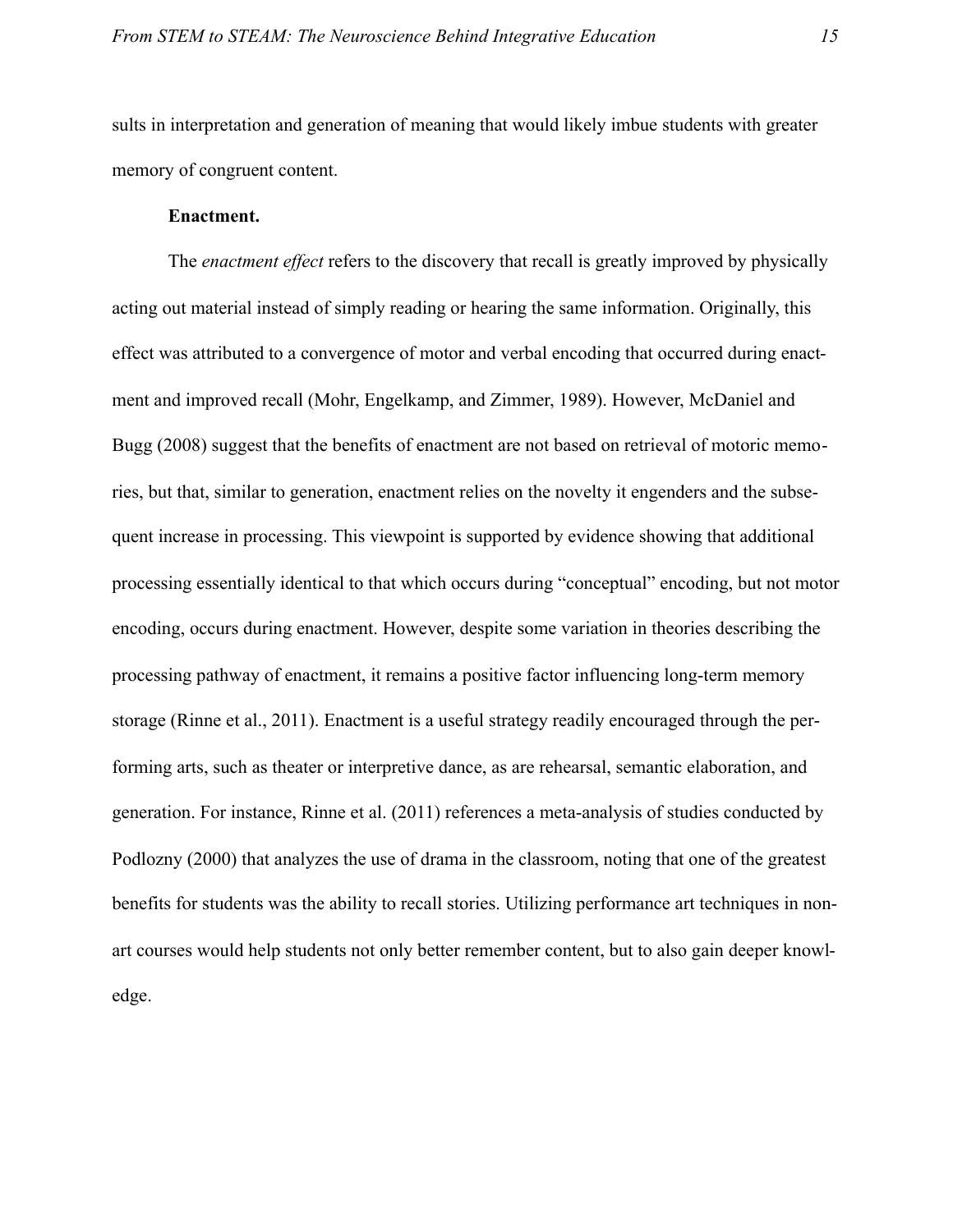# <span id="page-16-0"></span>**Oral production.**

The *production effect*, a much more recently discovered factor (MacLeod, Gopie, Hourihan, Neary, & Ozubko, 2010), is when producing a word orally more cogently induces subsequent recall than does silent reading. In numerous experiments, MacLeod et al. (2010) observed the production effect when a subset of presented words spoken aloud were more readily recalled than subsets participants mouthed without vocalization. Ozubko and MacLeod (2010) attribute this positive influence on memory to relative distinctiveness, or the fact that oral production distinguishes pieces of information relative to surrounding non-verbal items. However, it seems that the production effect may confer with the explanation that unusualness, or novelty, leads to greater processing instead of relative distinctiveness and in turn augments long-term consolidation (Rinne et al., 2011). Despite the underlying reason, either the atypical nature or relative distinctiveness, artistic particles such as slam-poetry, singing, or acting could readily take advantage of the production effect to improve retention and recall of content.

### <span id="page-16-1"></span>**Effort After Meaning.**

*Effort after meaning,* a phrase coined by the famous British psychologist Frederic Bartlett in 1932, describes the required exertion of effort when understanding novel information. Also referred to as "effort toward comprehension," Auble and Franks investigate the effect on subsequent recall of information in 1978 and found that recall of a sentence was best when presentation of a cue occurred after a short delay that allowed participants to puzzle or exert effort over the meaning. Initially, the influence of effort toward comprehension on memory was seen as distinct from, and more profound than, that of elaboration, and was additionally thought to derive from the production of an ''aha!'' reaction triggered by the delayed cue. However, Zaromb and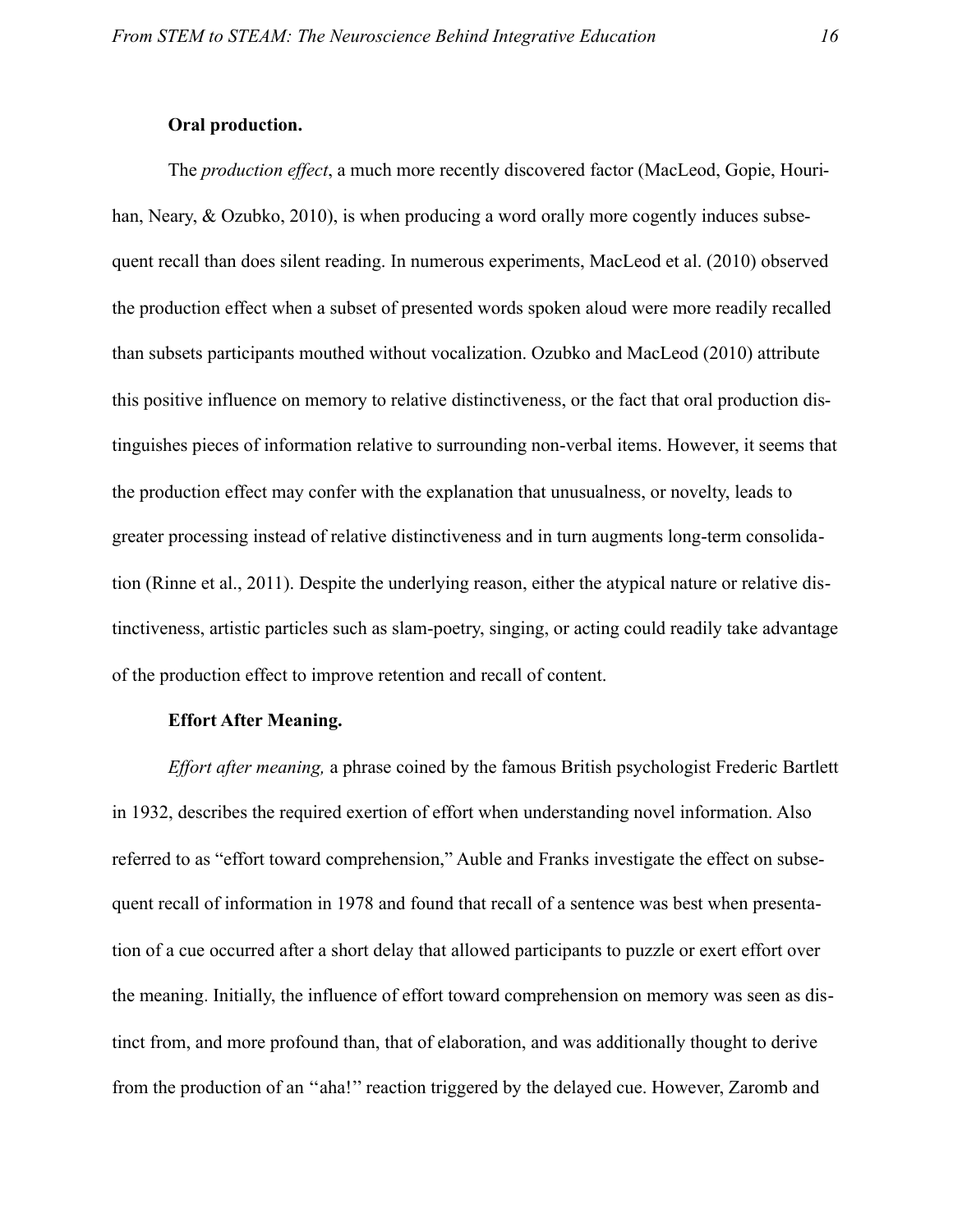Roediger (2009) recently proposed that the positive impact on memory attributed to effort after meaning arises from the relatively atypical nature of exerting unique effort to understand specific content. Thus, this unusualness, as described by McDaniel and Bugg (2008) in a similar relation to generation, enactment, and potentially production, may lead to additional processing culminating in greater retention of information. Interestingly, Zaromb, Karpicke, and Roediger (2010) noted that participants had little to no metacognitive awareness of the benefits to retention, indicating that effort after meaning is unlikely to result from a conscious attempt to commit material to memory by students. This fact suggests that teachers aware of the benefits should use alternative effort after meaning approaches that do not involve explicit learning directives (Rinne et al., 2011). One compelling approach could be the naturally motivating character of artistic activities, since aesthetic enjoyment of art is dependent on the observer interpreting and comprehending the artwork in a way that gives it personal meaning. This human pursuit of aesthetic pleasure naturally endows the motivation necessary for exerting effort after meaning, making art a useful tool for teaching a wide range of educational content (Rinne et al., 2011).

# <span id="page-17-0"></span>**Emotional arousal.**

It is a highly recognized fact, not only in cognitive psychology, but in the greater cultural and societal collective knowledge, that high levels of emotional arousal impact memory. The famous description of "flashbulb memories" by Brown and Kulik (1977) is a well known anecdote relating to the near-perfect recall of the environment surrounding an individual during a traumatic experience (Rinne et al., 2011). For example, most of us likely recall with striking clarity what we were doing, and where we were doing it, when we first heard the news on September 11th, 2001. However, outside of these high intensity moments, research has also shown that in more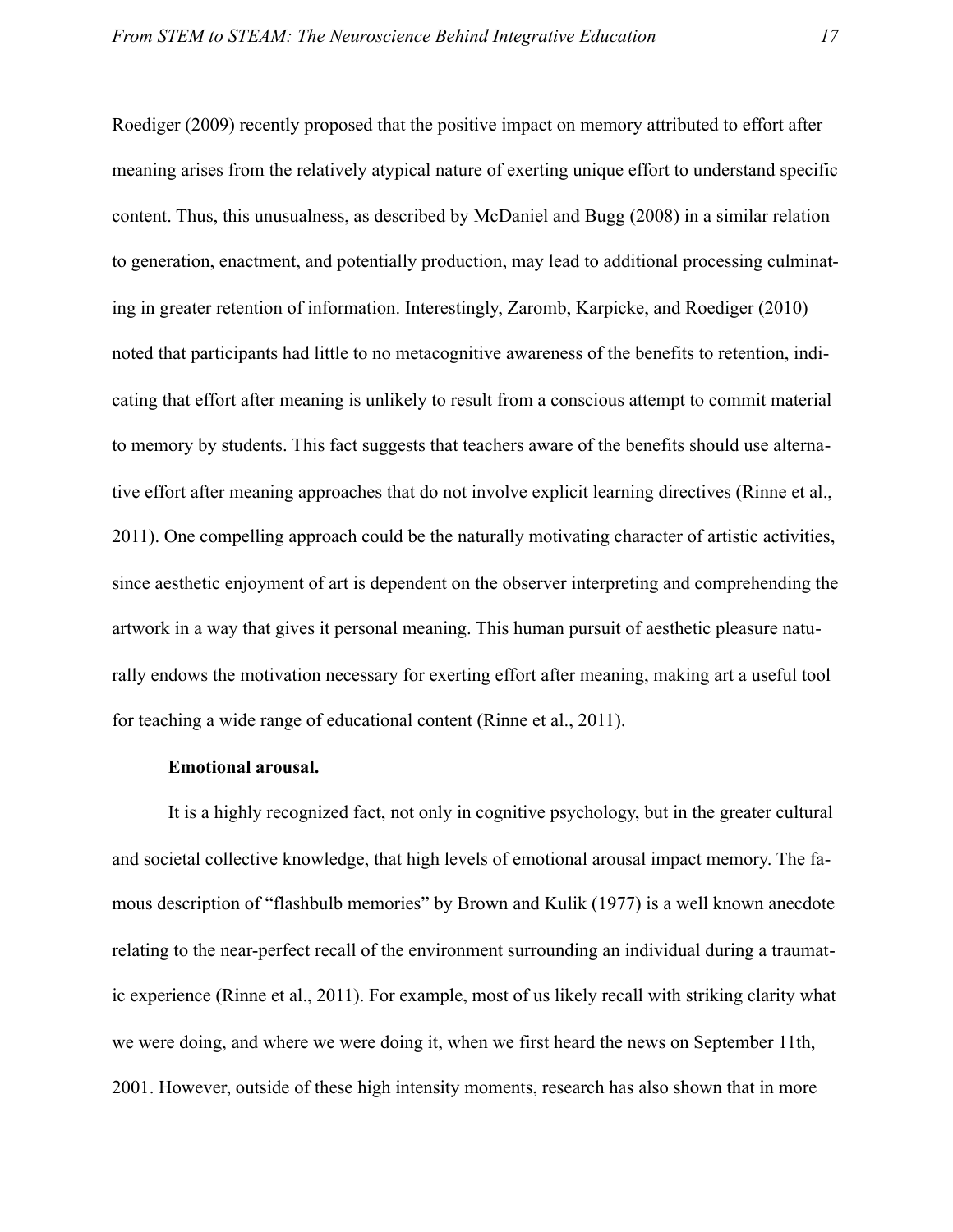subtle and common ways both positive and negative emotions influence long-term declarative memory (Kensinger & Schacter, 2008). There are multiple factors that converge to influence the emotional enhancement of long-term memory. However, the amygdala, a part of the mesolimbic system highly involved in emotional regulation, is widely accepted as a crucial player in the consolidation of memory. Research has shown that activation levels in the amygdala during memory encoding are strongly related to the recall of emotionally arousing information (Rinne et al., 2011). Evidence also supports that attentional focus during encoding may be modulated through emotional response, indirectly affecting memory to increase the likelihood of long-term retention (Rinne et al., 2011). Considering that art is an emotive process, it follows that utilizing artistic activities in a classroom setting could amplify recall abilities by means of emotional arousal.

#### <span id="page-18-0"></span>**Pictorial presentation.**

The final factor influencing retention and recall addressed here, is commonly termed the *picture superiority effect*. Popularly summarized by the term "a picture is worth a thousand words," numerous studies have found that the pictorial presentation of information leads to better retention than when the same information is presented in written form. A widespread theory exploring this effect is Paivio's "dual-code'' theory. The "dual-code" theory argues that pictures dually encode both visual and verbal information leading to superior memory. However, more recent theories suggest that transfer-appropriate processing better explains the picture superiority effect (Rinne et al., 2011). Transfer-appropriate processing is a type of state-dependent memory that specifically relates memory performance to not only the depth of processing, but also the relationship between the initial method of encoding and the later method of retrieval. For example, McBride and Dosher (2002) argue that encoding memory from pictures requires more con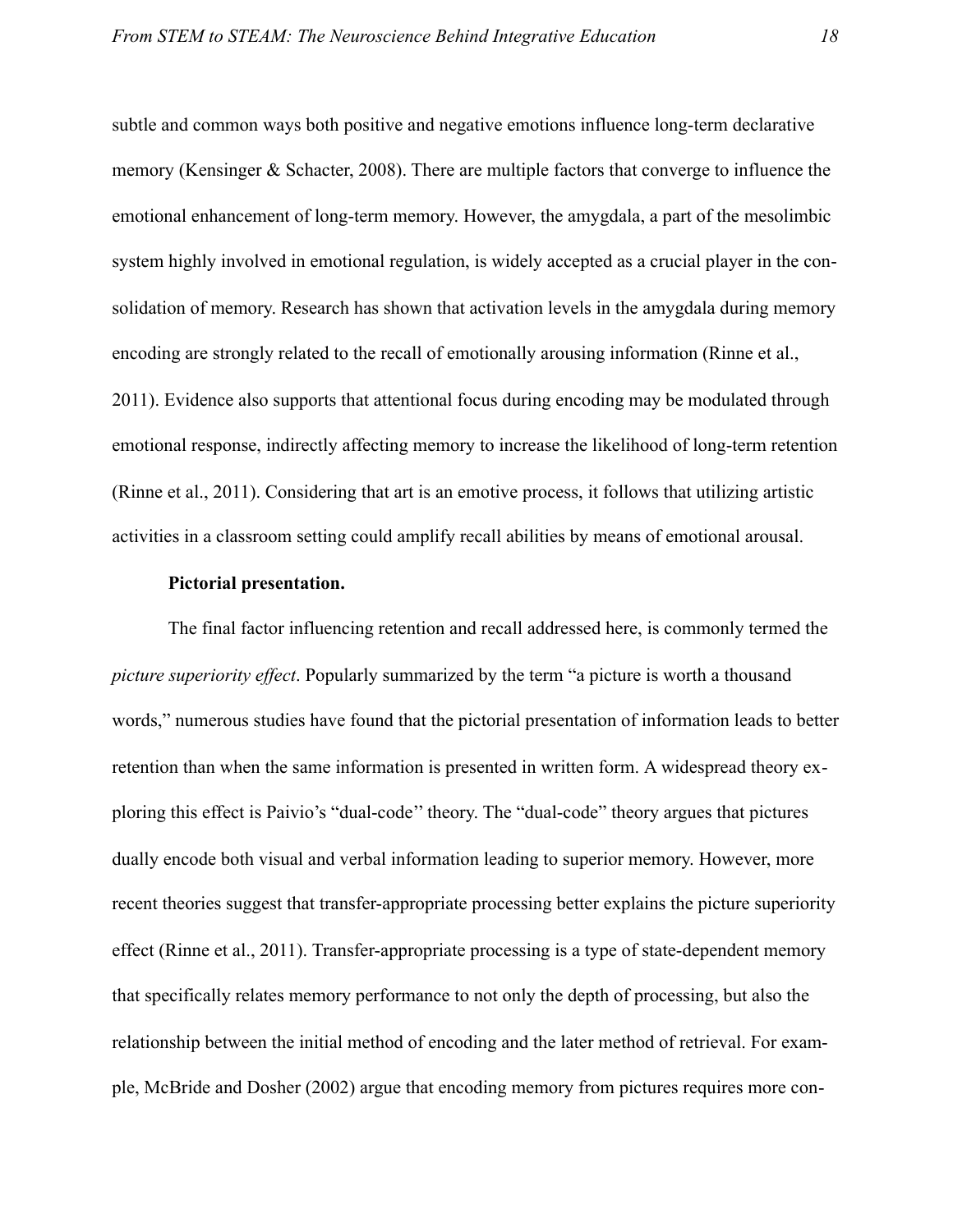ceptual processing, such as free recall or semantic categorization, relative to words. This indicates that more conceptual processing associated with viewing images makes pictorial information more readily recalled than the same information presented in writing. However, it is important to note that the effects of pictorial presentation are more cogent when paired with matching formats (studying pictures when required to actually complete a picture) and that pictorial presentation does not show the same impact on children younger than seven years old, suggesting it develops as we age and depends on a capacity for recollection (Rinne et al., 2011). Although the relative benefits of pictorial presentation may depend on context and type of content, it is a factor that positively influences memory. When considering how these eight factors converge within various artistic techniques, it is plausible to conclude that models of integrative art education such as STEAM would better take advantage of these influence than the current STEM model and assist in improving retention and recall of content from multiple disciplines.

# <span id="page-19-0"></span>**III. Novelty and Focus**

 Another facet of cognitive research is the use of novelty as a tool to enhance attention by engaging the brain's alerting and orienting systems (Posner & Rothbart, 2007; Smith et al. 1978). Exploratory activities, empathetic responses, and novel approaches are intrinsic in artistic creation. According to Lin et al. (2013),"artistic training is a complex learning that requires the meticulous orchestration of sophisticated polysensory, motor, cognitive, and emotional elements of mental capacity to harvest an aesthetic creation," and as such, represents a method of teaching that fosters ingenuity and innovation. Likewise, Rinne et al. (2011), although admitting that rehearsal and thus retention of content can be prompted through numerous strategies, argues that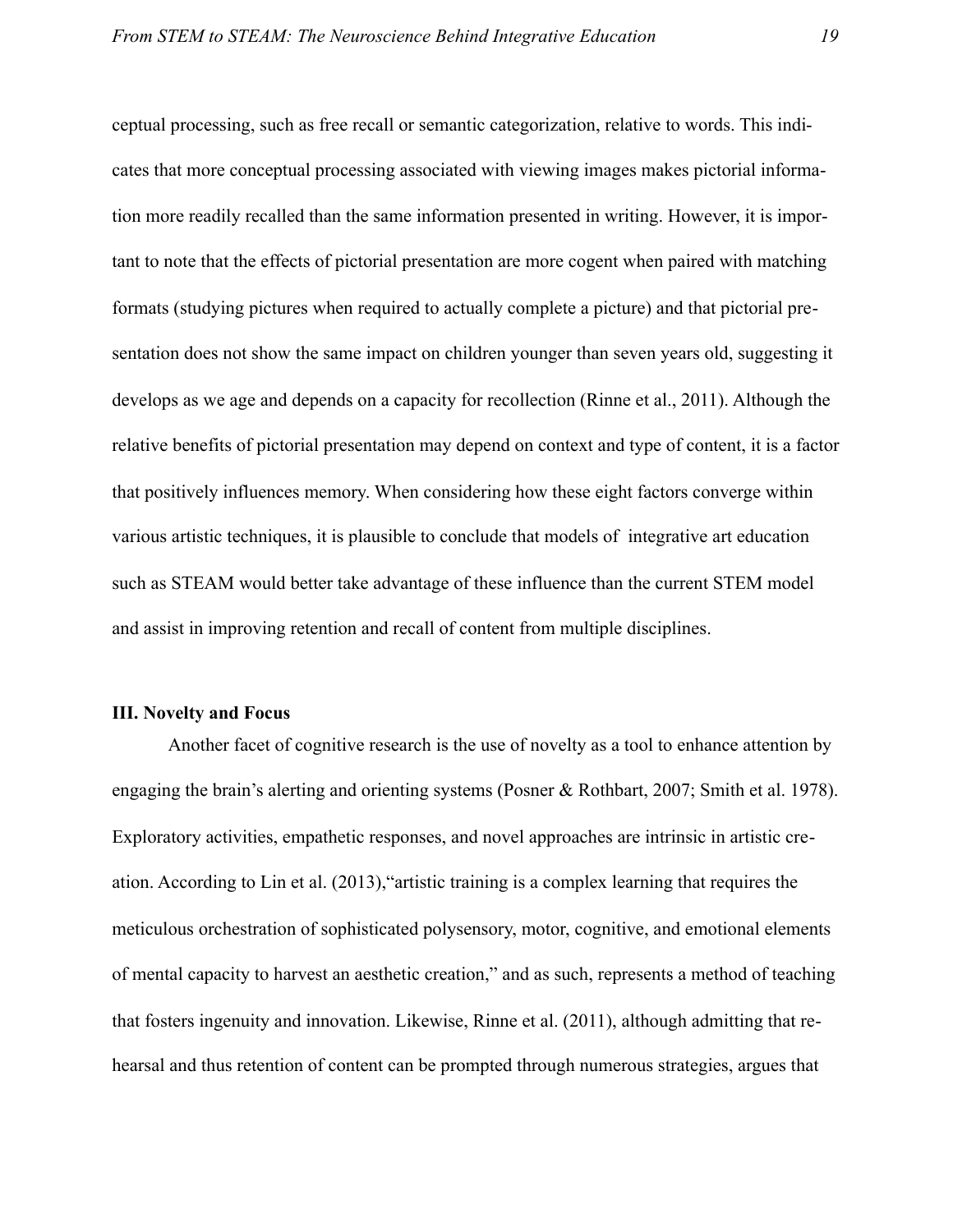artistic activities are particularly beneficial as they introduce novelty and thus increase student's motivation to learn, having a unique ability to prompt sustained attention naturally.

 In addition to naturally increases student engagement and motivation, artistic activities increase observational skills by encouraging fresh ways of assessing visual cues in art. For example, a quasi-experimental study titled "Looking Not Seeing," examined the experience of an art museum on the observational and diagnostic skills of nurses and found that students who engaged in a 90-minute experience with an artwork made significantly more written observations and noted a higher number of possible objective clinical findings than those who did not participate in the museum program (Pellico, Friedlaender, & Fennie, 2009). Furthermore, students who previously engaged with artistic critique suggested more alternative diagnoses based on their observations. The findings from this study suggest that observational skills can be enhanced through the practice, common in art curriculum, of critically viewing and critiquing original artwork.

Additionally, the concept of novelty is implied throughout the assessment of the eight factors influencing long-term memory in Rinne (2011), as it suggests they all are somehow related to McDaniel and Bugg's (2008) theory that "unusualness," rather than the previously proposed dual-coding or relative distinctiveness theories, leads to greater processing and thus better retention and recall. This unusualness is really the phenomenon of novel experiences that are linked to improved memory. Pairing educational content with unfamiliar art techniques and/or artworks may provide students with the atypical experience that McDaniel and Bugg (2008) associate with higher-level processing.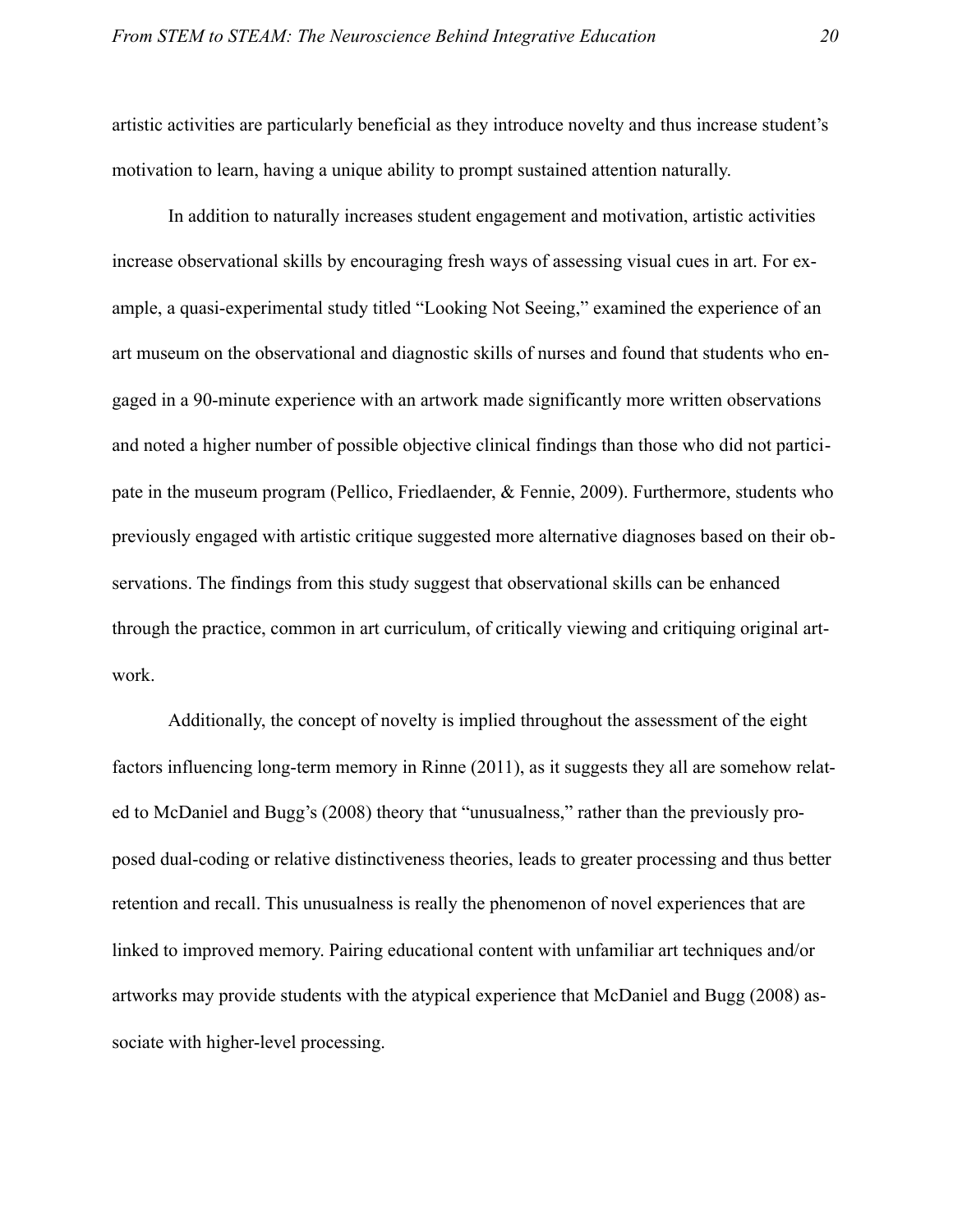# <span id="page-21-0"></span>**IV. Empathy and Synchrony**

 Connected to improved memory due to oral production and pictorial presentation, research in the fields of cognitive neuroscience and psychology has determined a link between synchrony and memory. For example, Cohen & Parra (2016) found that memorable audiovisual narratives effectively synchronize sensory and supramodal neural responses, increasing recall abilities. In some regards, the primary role of the brain is as the ultimate multisensory integrator of vital information from our surroundings. As such, multisensory representation of the world, such as synchronized audio and visual information, help to facilitate encoding of long-term memories by providing a myriad of cues regarding the salience of lived experiences (Cohen & Parra, 2016). Additionally, evidence indicates that the development of synchrony in dyads is related to empathy.

Generally defined as the capability to experience and understand the feelings of others, empathy is also a powerful tool for enhancing memory encoding as well as increasing depth of understanding. Using the Interpersonal Reactivity Index (IRI), an established empathy scale, Beadle et al. (2013) found that amnesic patients demonstrated reduced empathy on all scales, with a most pronounced reduction in cognitive empathy, or the conscious drive to understand another's emotional state also referred to as perspective taking. Additionally, amnesic patients had attenuated responses to empathy induction when compared to healthy patients, suggesting a link between empathy and memory (Beadle et al., 2013). Investigating these findings further, Wagner et al. (2015) assessed the relationship between dispositional empathy, or the tendency for people to imagine and experience the feelings and experiences of others, and the encoding of new information in memory in healthy students. Results established a positive relationship be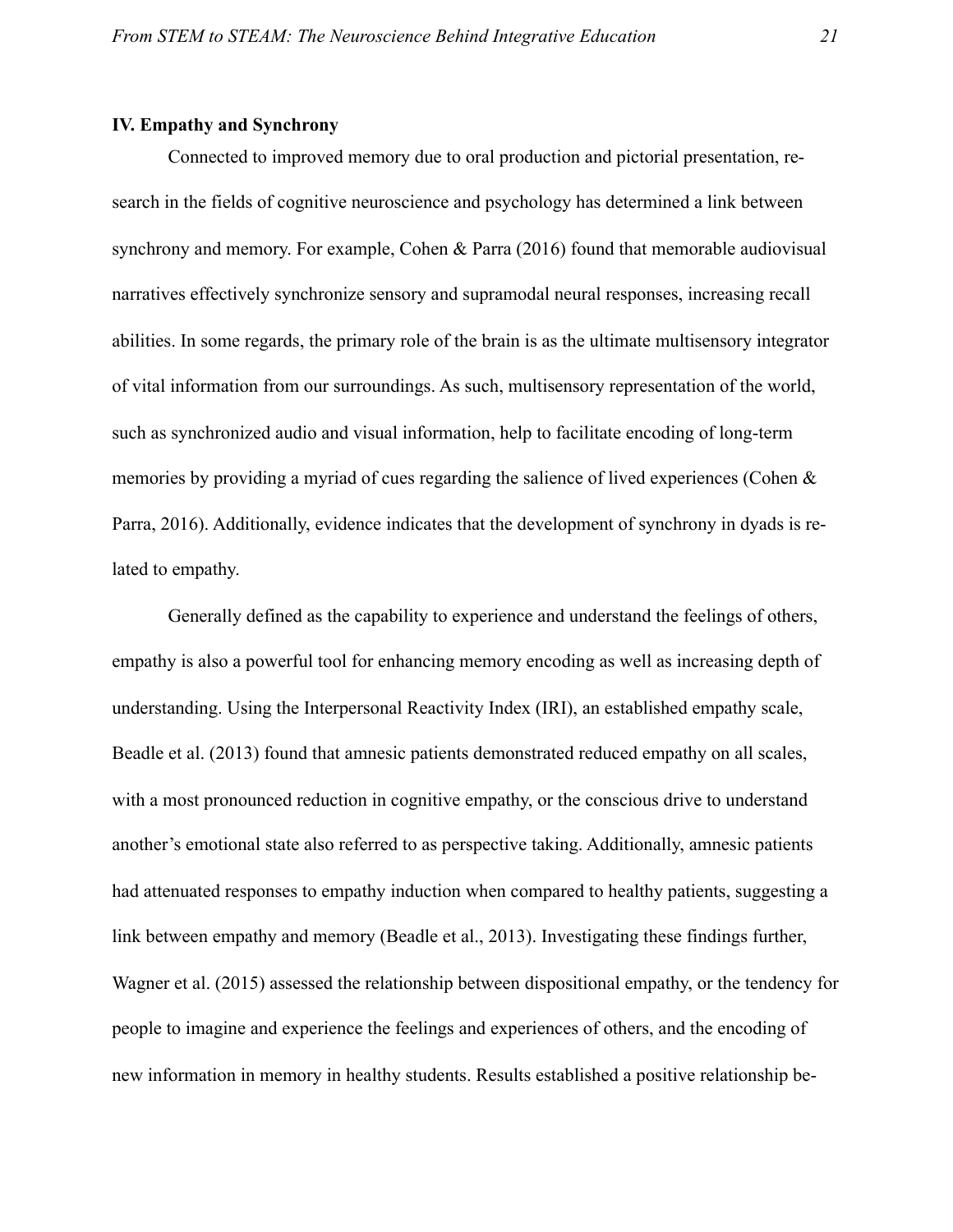tween cognitive empathy and general memory performance, augmenting the clinical findings reporting reduced empathy in patients with primary memory impairments (Beadle et al., 2013; Wagner et al., 2015). These data suggest a link positively correlating the cognitive functions of memory and empathy. In relation to emotional arousal as discussed earlier, art creation is an emotive process that augments long-term memory consolidation. Furthermore, critically engaging in art as a viewer generates empathic responses as established by the *beholder's share*. Thus, through associating empathy with memory, the results from Beadle et al. (2013) and Wagner et al. (2015) connect arts integration to learning and memory even further.

# <span id="page-22-0"></span>**V. Creativity and Higher-Order Cognitive Skills**

Although useful and convincing evidence for integrative education, the aforementioned research focuses on the benefits of utilizing art in the classroom as a tool to achieve greater understand of non-art subject matter, and thus, reflects some of the aforementioned fears expressed originally by the NAEA and art educators. However, arts integration as defined in the context of the STEAM movement would benefit students beyond the superficial improvement of long-term memory by not only facilitating creativity but by also teaching new ways of thinking.

 Creativity is often regarded as a unique human trait that, for a long time, was considered an intrinsic quality of talented individuals. However, modern research has demystified creativity and demonstrated that like critical thinking, it is a skill that can be learned, fostered, and strengthened through various educational approaches. But in order to address creativity, we must first define it. The definition of creativity, similar to that of arts integration, is often a point of argument and ambiguity. Inventiveness or creativity in any field is often thought of as a special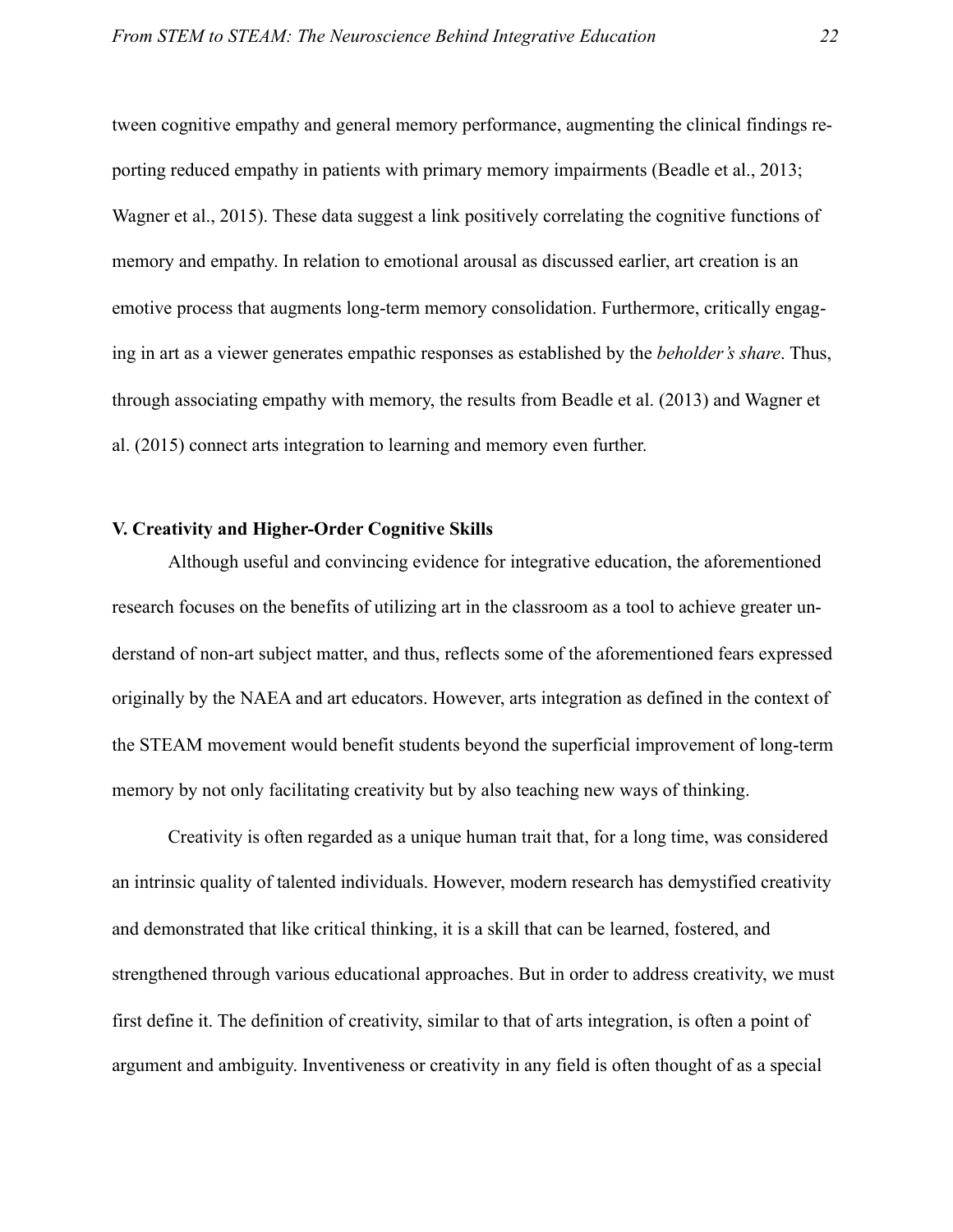giftedness associated with geniuses such as Da Vinci or Einstein. However, this sort of "genuis" is what Kaufman and Beghetto (2008) call big-C creativity. "Big-C" creativity describe**s** the ability "to generate new ideas that contribute substantially to an intellectual domain". Howard Gardner defined this type of creativity as that which leads to solutions to problems, invention of products, or generation of novel questions in such as a way that engenders revelation in a domain that ultimately influences the forward movement of society and culture (DeHaan, 2009). "Big-C" creativity is the idealistic and seductive ideation of genus; however, various authors identify another level of inventiveness coined "little-c" (Craft, 2000) or "mini-c" (Kaufman and Beghetto, 2008) creativity, which is considered to be a characteristic human trait. An example of such creativity as described in the workplace is when a coworker comes up with novel ideas for new marketing strategies or organizational approaches to improve sales or efficiency. Based on the concept of "possibility thinking," when insight or a new visualization helps accomplish a task in an improved manner, "little-c" creativity can be represented as the "aha" moment when two seemingly disparate concepts merge to form new connections. This sensation is something that everyone has likely experienced at some point and was identified by Arthur Koestler in 1964 as bisociation, or the perception of a phenomenon in two "habitually incompatible" yet "associative contexts" (DeHaan, 2009).

 However these distinctions in creativity likely describe the same cognitive function, with the difference of intensity only determined by the potentiation and augmentation of specific cognitive skills. Similarly, DeHaan claims "creative thinking is a multicomponent process, mediated through social interactions, that can be explained by reference to increasingly well-understood mental abilities such as cognitive flexibility and cognitive control that are widely distributed in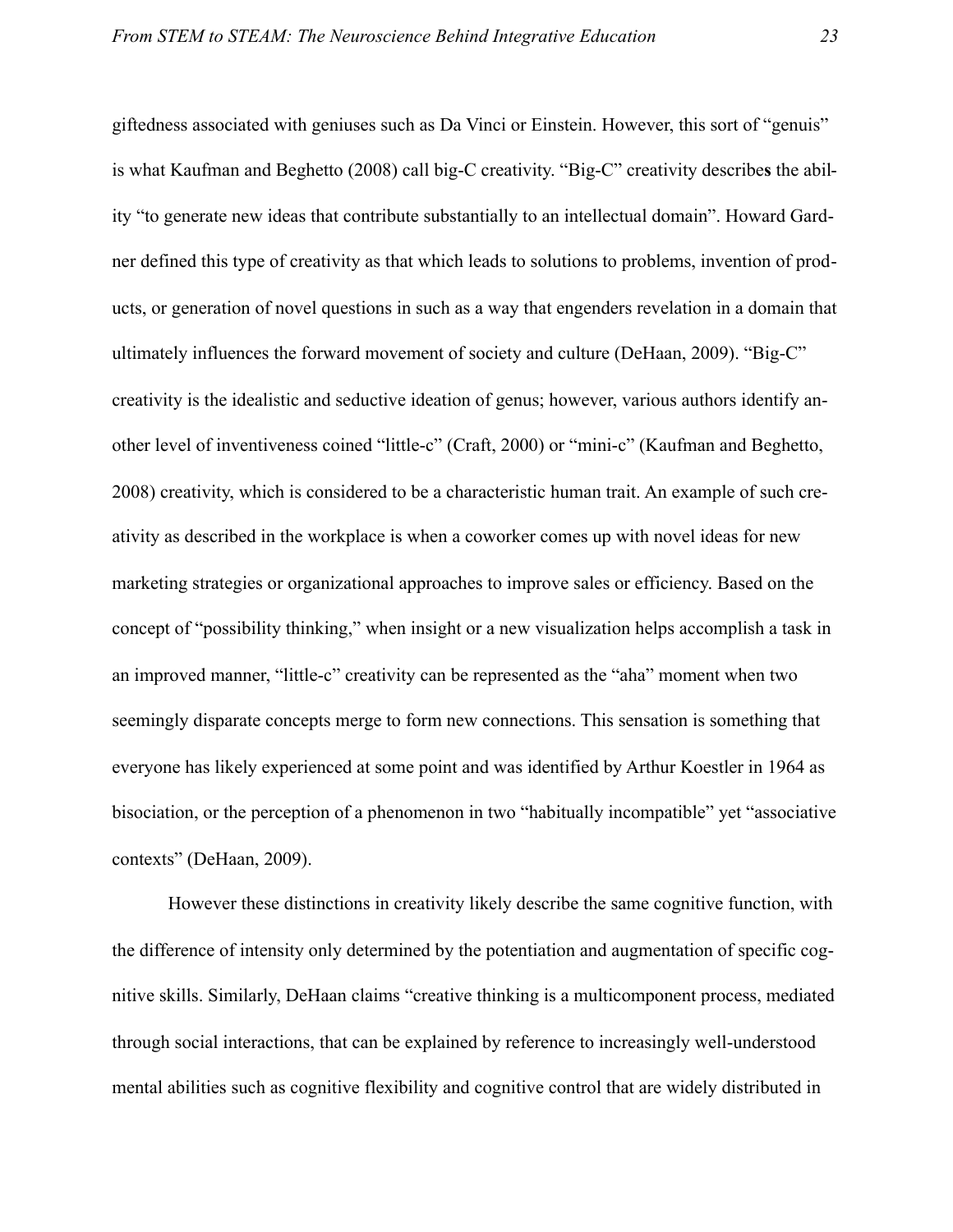the population" (DeHaan, 2009). Creativity is an essential factor in effective problem solving and of critical thinking. Applications of creativity such as inventiveness and ingenuity are considered among the Higher-Order Cognitive Skills (HOCs) as defined in Bloom's taxonomy (Crowe et al., 2008). And not surprisingly, creativity itself is considered an element of the HOCs that can be effectively taught through inquiry-based and constructivist instruction (DeHaan, 2009). Beyond cognitive theory, modern research supports that creativity is dependent on teachable mental abilities, and like other HOCs, may be enhanced through targeted educational approaches.

 HOCs, including creativity, are vital cognitive functions that enhance content mastery. However, creative thinking is often erroneously associated with natural intelligence or special giftedness and is considered disparate from STEM fields. A growing body of research posits that creative thinking can be taught (DeHaan, 2009; Dugosh, 2000) and that applying learned content through creative activities requires both critical thinking and real-world problem-solving that increases proficiency and mastery of knowledge, regardless of subject matter (Hardiman, 2012). Science educators recognize that for students to become successful innovators in STEM fields, they must not only develop deep conceptual understanding of foundational theories, but also, the ability to apply this knowledge in a myriad of contexts and visualize their relevance to real-world situations. Innovators are those not only capable of perceiving novel connections and opportunities, but also able to realize them better than their peers and thus depend on instruction that enhances their capacity for creative thinking. Studies on nontraditional science courses based on constructivist principles have found that HOCs teaching strategies enhance mastery of content and dexterity in thinking. Thus DeHaan suggests that these approaches will promote both "cre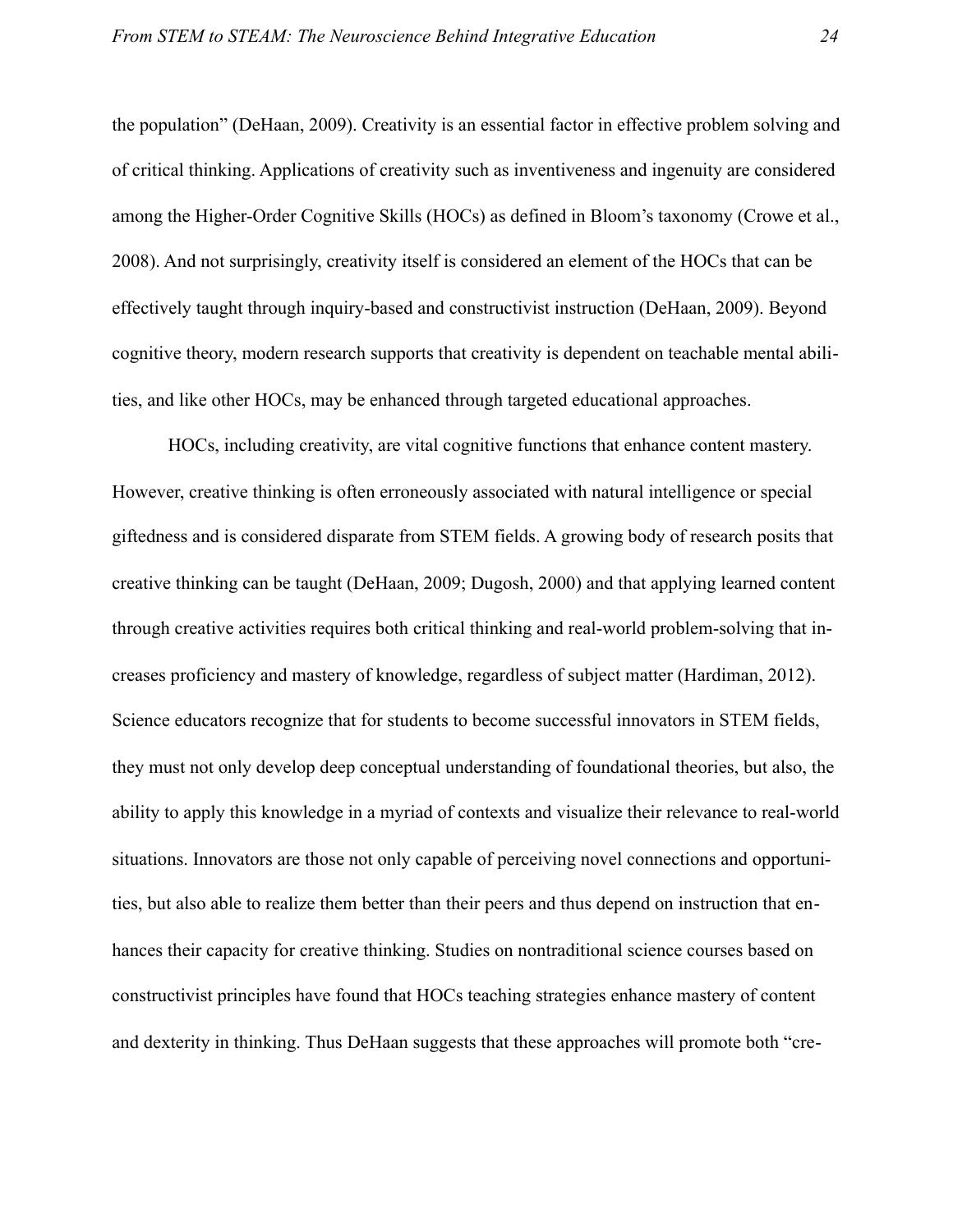ativity and cognitive flexibility if students are explicitly guided to learn these skills" (DeHaan, 2009).

For students confronted with unfamiliar content, solutions to many types of problems presented in both their courses or daily lives may be found through the application of newly learned theories or procedures (DeHaan, 2009). With practice, this applied problem solving becomes routine and represents mastery of a subject, producing what Sternberg refers to as "pseudo-experts" (Sternberg, 2003). But beyond the routine use of content, curriculum should strive to facilitate development of the HOCs necessary to apply, analyze, synthesize, and evaluate learned knowledge (Crowe et al., 2008). The aim is to establish students with adaptive expertise, or the ability to identify meaningful patterns, retrieve relevant knowledge, and apply that knowledge effectively in novel ways (DeHaan, 2009). Instead of simply applying learned procedures as "pseudo-experts," adaptive experts utilize their mastery of content to invent or adopt unique approaches to a new problem within their field. Ideally, adaptive experts should have an interdisciplinary approach and are readily able to apply conceptual frameworks from one intellectual domain to another (Schwartz et al., 2005). This dexterity and inventive application of knowledge results in creative problem solving, and thus stems from what may be considered the cognitive skill of creativity itself.

# <span id="page-25-0"></span>**VI. Plasticity and Neurogenesis**

Since creativity is a higher-order cognitive skill prevalent among populations and may be strengthened through targeted education, the STEAM model of arts integration singularly demonstrates exceptional promise for the development of such adaptive experts. In fact, expand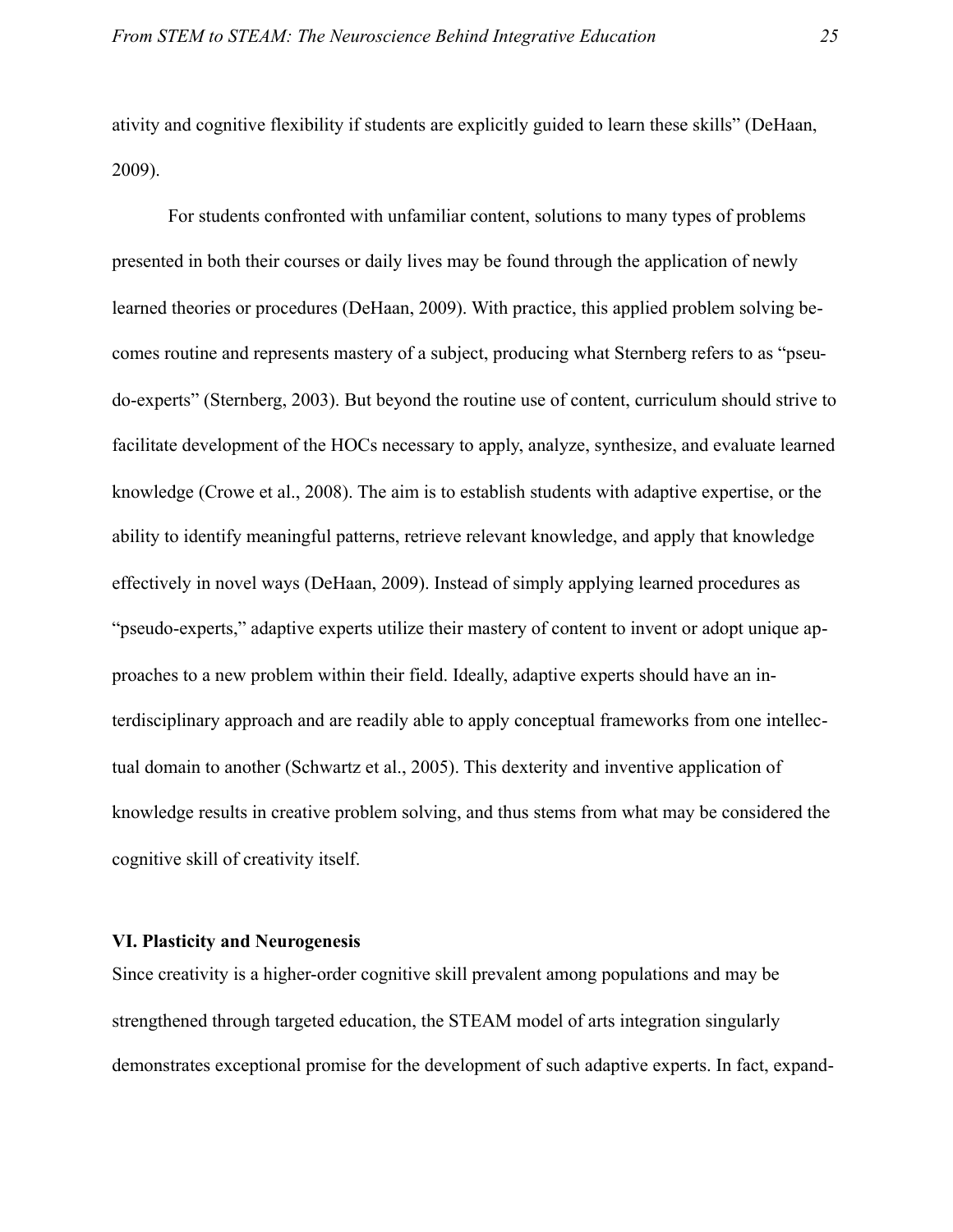ing on the literature of cognitive psychology, neuroscientists have used these theories to explore the impact of arts education on brain-cognition and patterns of neuronal activity. According to Perkins (2002), creative thinking depends upon "break-through" or "out-of-the box" processing. DeHaan (2009) suggests that when an individual experiences an "aha" or "out-of-the-box" moment, although often characterized as a singular breakthrough by the individual, it is actually the result of a multicomponent process influenced by group interactions and social context. This is the underlying process of creativity and is theorized to include at least three diverse, yet identifiable, aspects. First, divergent thinking, which relies on ideational fluency or cognitive flexibility allowing for the visualization and incorporation of many relational ideas. Secondly, convergent thinking, or the cognitive function of inhibitory control that allows one to mentally focus and evaluate ideas. And lastly, analogical thinking, which is the ability to understand a novel idea in terms of one that is already familiar, for example using a personal anecdote to better comprehend a new experience. These are the cognitive elements believed to underlie creativity. Additionally, it is now generally accepted that memories operate along multiple systems with the ability to run independently and/or parallel to each other. Not surprisingly, creative thought, often referred to as "insight" or a "Eureka" moment (Jung-Beeman et al., 2004), was found to involve brain patterns that are variable from ordinary problem-solving. Research using electroencephalography (EEG) from Fink et al. (2007) found that tasks requiring subjects to generate creative, original responses rather than conventional ones demonstrated different patterns of brain activity. Similar findings were reported in Jung-Beeman et al. (2004), suggesting that this kind of "insight" thinking is related to particular physiological differences in the brain, and that these patterns of activity may be strengthened through artistic training.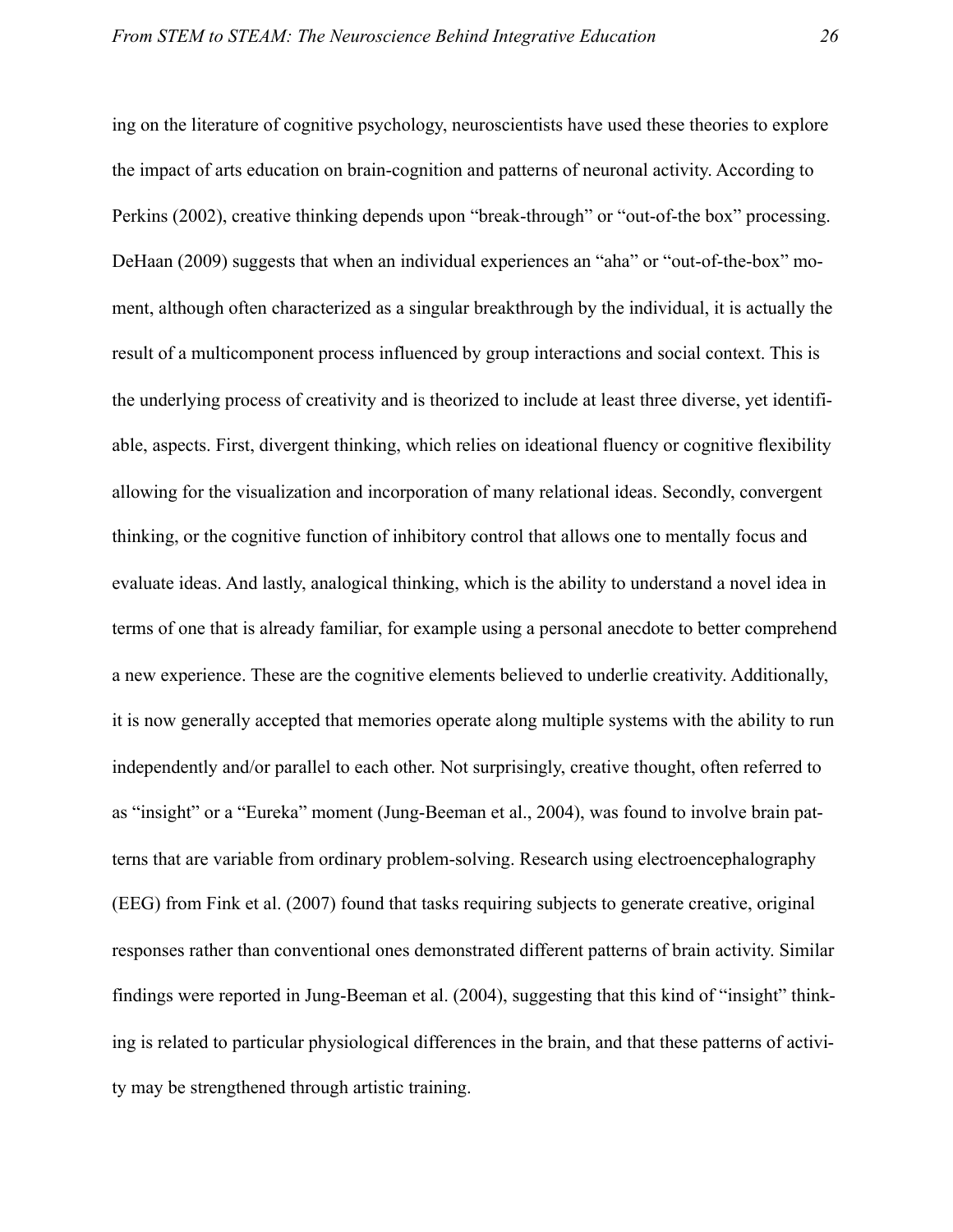As indicated previously, memory is a distributed cognitive function that involves multiple systems. However, within the domain of neuroscience, it is commonly accepted that learning in terms of memory formation occurs by "changes in the patterns of connectivity between neurons—or 'synaptic plasticity'" (Howard-Jones, P., 2008). Learning not only produces changes in connectivity at a cellular level, but it is also linked to larger structural changes in the brain that can occur over relatively short periods of time. Lin et al. (2013) reported that long-term artistic training can "macroscopically imprint a neural network system of spontaneous activity in which the related brain regions become functionally and topologically modularized in both domaingeneral and domain-specific manners." Essentially, discovering an attenuated modularity that indicates that long-term artistic experience nurtures resilient plasticity in the brain (Elbert et al., 1995; Lin et al., 2013; Münte et al., 2002; Schlegel et al., 2015). Thus relating the generation of new synaptic connections to the activation of genes that occurs during repeated learning experiences (Bailey & Chen, 1983; Kandel, 2001).

In addition to augmented connectivity, animal studies have shown that cognitive effort associated with learning impacts the rate of neurogenesis in the hippocampus, a crucial brain region in learning and memory. Furthermore, animals that learned a behavior best had more new neurons formation after training than those who did not learn as efficiently. Thus, learning and memory are correlated with increased brain plasticity and structural modifications. Additionally, the results of Lin et al. (2013) relate to a previous discovery linking exploratory and spatially orienting activities to neurogenesis (Woollett et al., 2011), where initially inexperienced taxi drivers learning the complex street system of London demonstrated increase brain density in the hippocampus. When considering that cognitive effort leads to neurogenesis which subsequently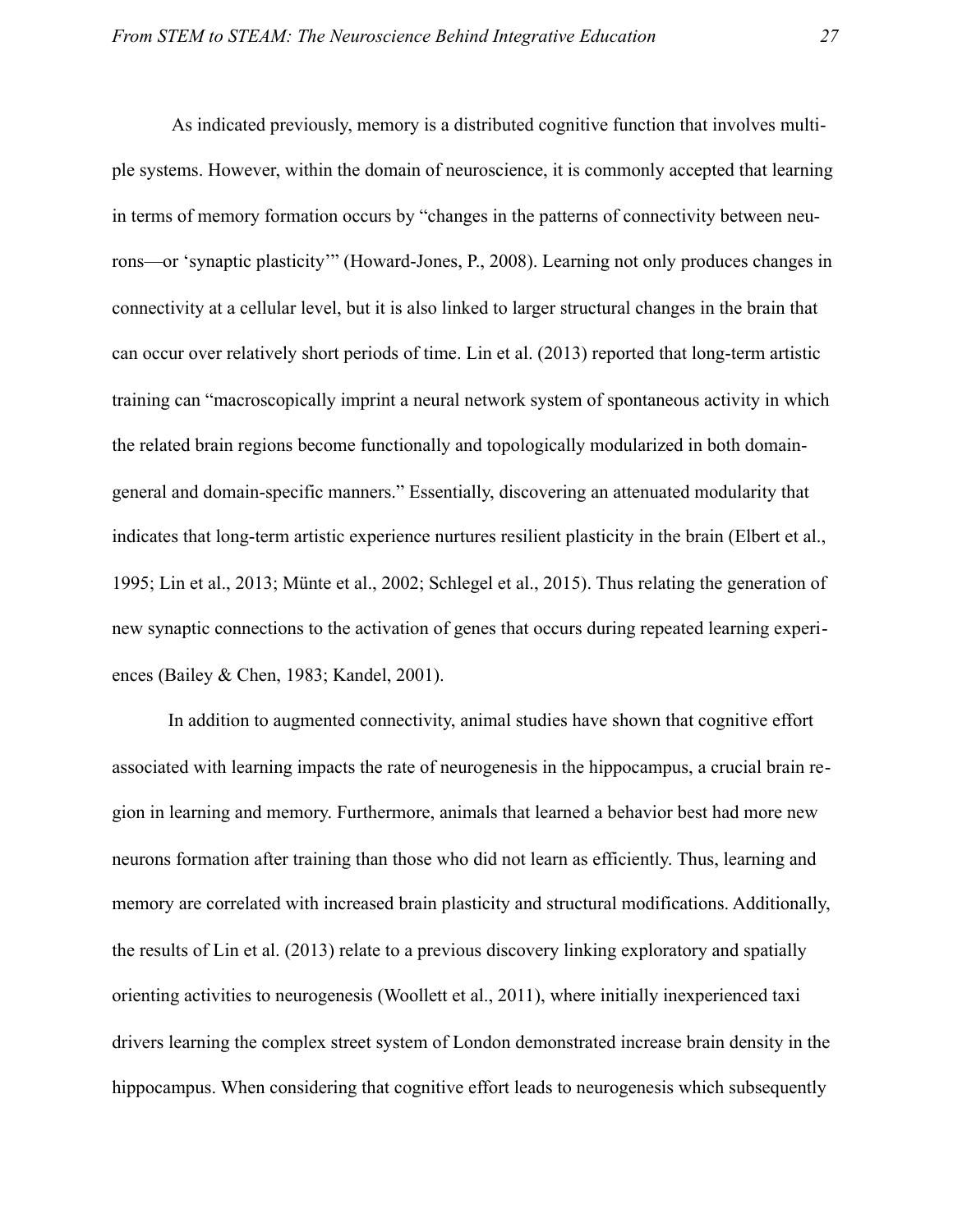influences memory, long-term artistic training, like that experienced by participants in the Lin et al. (2013) study, may also influence hippocampal neurogenesis.

 So how can these theories from cognitive physiology and the evidence supporting cognitive flexibility through greater plasticity and neurogenesis be applied to education? One group of techniques, suggested by McFadzean (2002), called "paradigm-stretching" can encourage creative ideas. An example of one such technique, called heuristic ideation, encourages students to discover innovative connections by forcing together two seemingly unrelated concepts; essentially, representing a more modern version of what Koestler's previously termed "bisociation" (De-Haan, 2009). Although these "paradigm-stretching" techniques may be useful and widely applicable cognitive tools, evidence from Lin et al. (2013) and Jung-Beeman et al. (2004) demonstrates that long-term artistic training is also a poignant, and potentially more natural and motivating, technique for developing cognitive flexibility and creativity.

# <span id="page-28-0"></span>**VII. Conclusion**

 Although these studies, and numerous others, addressing the neurocognitive benefits of long-term art-based training, as well as articles addressing the success of integrative art teaching methods in K-12 schools, have been published, there exists a disconnect between these discourse communities. This disconnect could be attributed to numerous issues: the convulsion surrounding the seemingly simple term "arts integration," the de-prioritization of arts education and resultant budget cuts, the lack of quantitative studies and standardized assessment models for the arts, as well as the disconnect between the education sector and the domains of cognitive psychology and neuroscience. With these considerations, literature outlining the current research in cognitive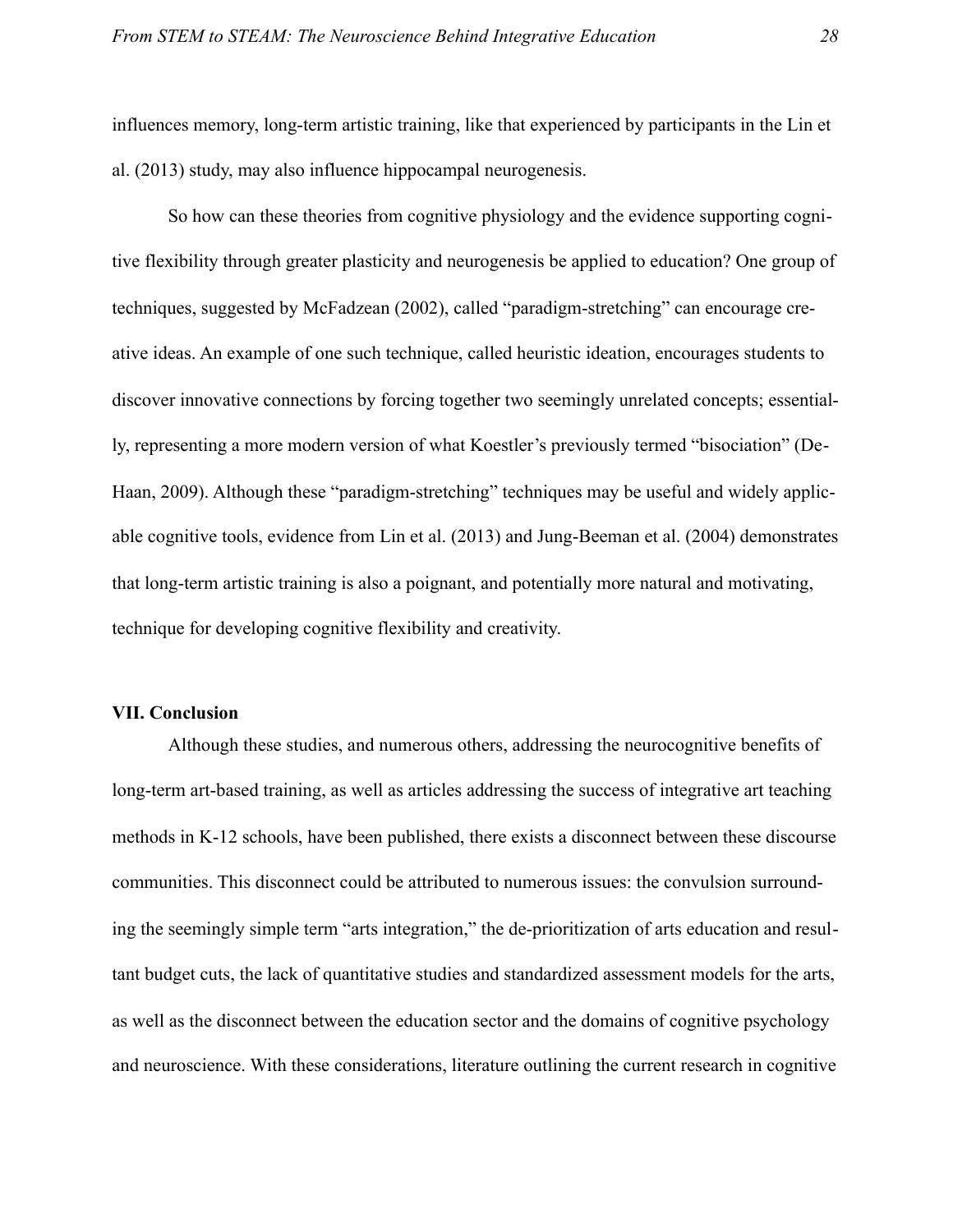and developmental neuroscience in a way that is accessible to education policymakers is necessary to demonstrate the evidential foundation supporting the STEAM movement. It is crucial to put shared knowledge and neuroscientific research into practice (Howard-Jones, 2008); as Nobel laureate and neuroscientist, Eric R. Kandel, a strong advocate for arts integration in the sciences, stated:

 An enriched understanding of the brain is needed to guide public policy. Particularly promising areas are the cognitive and emotional development of infants, the improvement of teaching methods, and the evaluation of decisions. But perhaps the greatest consequence for public policy is the impact that brain science and its engagement with other disciplines is likely to have on the structure of the social universe as we know it. (Kandel et al., 2013, pp. 559-560)

Identifying these challenges facing researchers at the interface between neuroscience and education, Howard-Jones et al. (2008) suggests a "levels of action" model for approaching educational policy that is informed not only by developmental cognitive neuroscience, but also by evidence from the social sciences assessing the importance of social and cultural factors in learning. This approach is essentially an updated brain-mind model with bi-directional permeable boundaries that emphasize the influence of educational social environment on cognitive development. Although yet to widely influence educational policies on state and federal levels, the STEAM movement developed from a considerable enthusiasm for interdisciplinary educational approaches, specifically regarding arts integration. And the "levels of action" model suggested by Howard-Jones et al. (2008) indicates that, despite the philosophical and logistical challenges facing the movement, research in the realms of the social sciences and cognitive sciences can bidi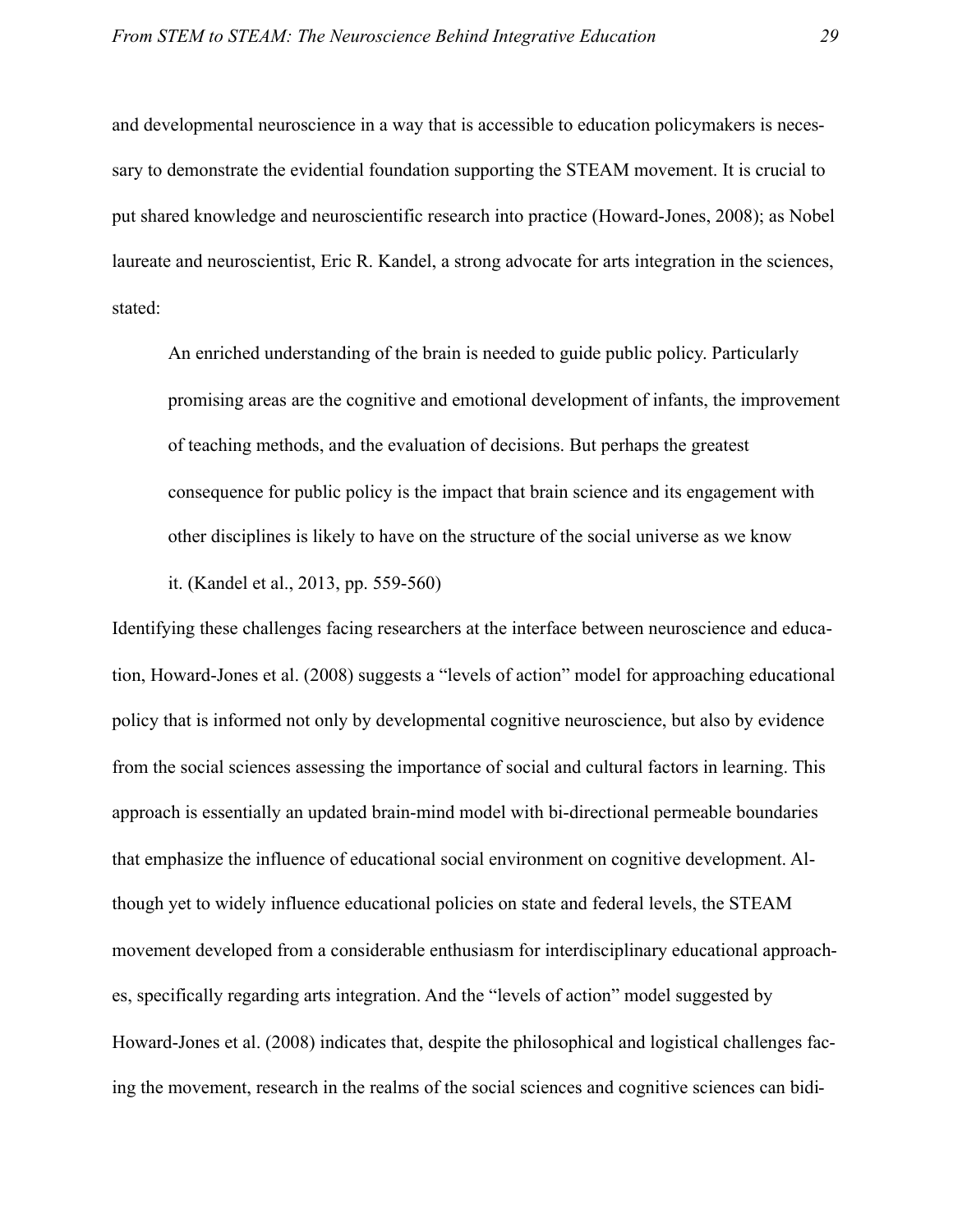rectionally inform theory and, when combined, augment the potential for improved systems of education. Additionally, when specifically approaching arts integration, it is crucial that the arts are not diminished or perceived as only a useful tool for teaching prioritized content. Although evidence summarized in Hardiman et al. (2014) and Rinne et al. (2011) confirms that artistic activities increase retention and recall, cognitive neuroscience research suggests that artistic training generates new patterns of thinking, induces neurogenesis and plasticity in the brain, and results in strengthened higher-order cognitive functions related to creativity. These benefits of arts integration, particularly as approached in the STEAM movement, are what develops students into adaptive experts that have the skills to then contribute to innovation in a variety of fields. As one of the greatest innovators of the 20th century, Albert Einstein, noted "the mere formulation of a problem is far more essential than its solution, which may be merely a matter of mathematical or experimental skills. To raise new questions, new possibilities, to regard old problems from a new angle requires creative imagination and marks real advances in science."

# <span id="page-30-0"></span> **Further considerations for arts integration.**

A further consideration concerning arts integration is the challenge of developing methods of assessment that are detached from standardized tests, which often prioritize content areas such as mathematics and the sciences at the expense of the arts. Beyond integrative arts education, neuroscientific research could help address the problem of assessing suggested models in the classroom without leaning on standardized tests. Although not a primary focus of this paper, research of current knowledge in the cognitive sciences uncovered alternative techniques of classroom assessment that may be preferential for integrative systems of education. According to Hardiman et al. (2012),"evaluation is not just a way to assign grades, [but] is a valuable tool for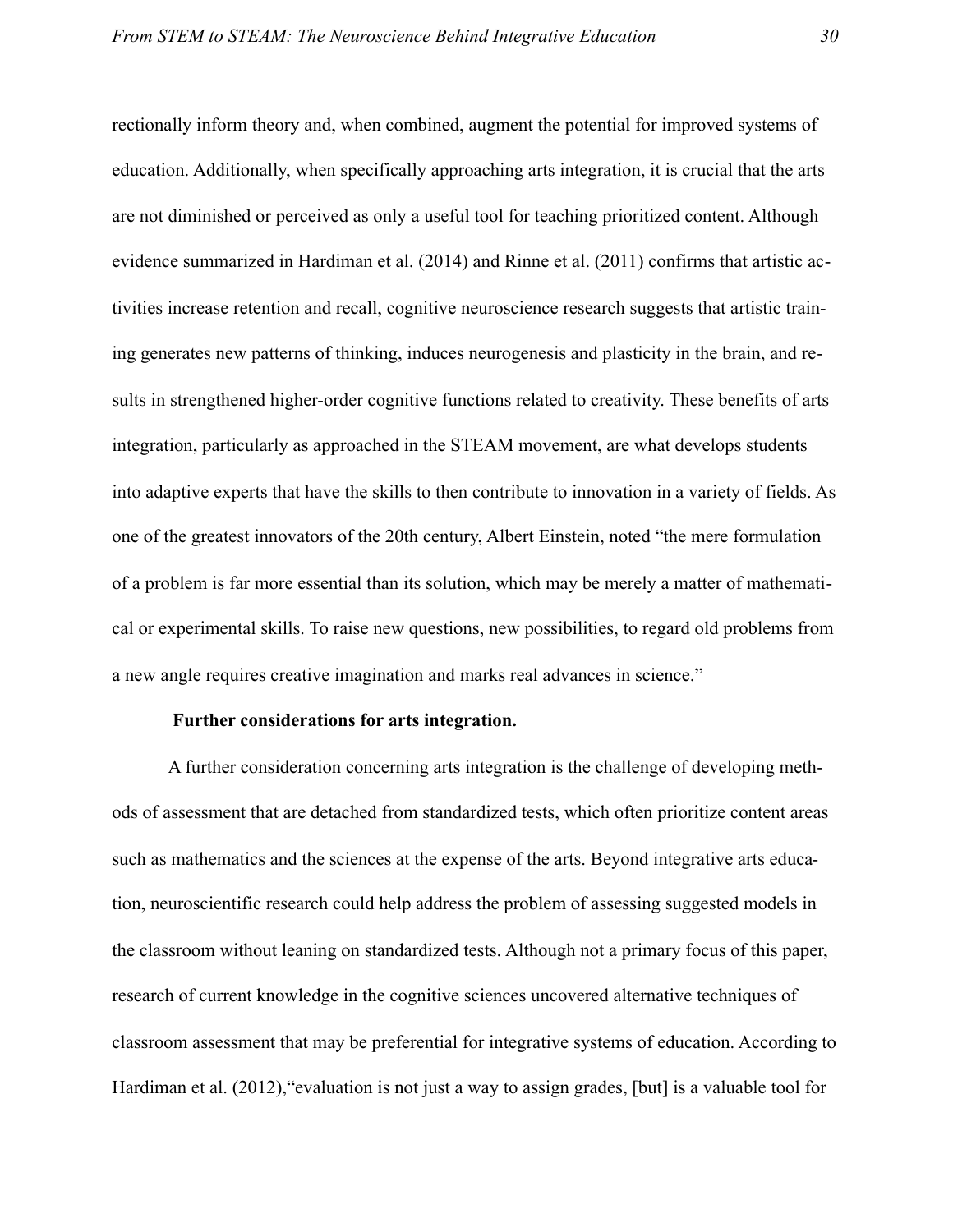enhancing learning and memory" and Pashler et al. (2005) found that recall of material improved by 494% when students learned the correct answer following an incorrect response. Additionally, Finn & Metcalfe (2010) demonstrated that *scaffolding feedback*—providing incremental hints while allowing students to arrive at the correct answer themselves—improves memory. Based on this research, Hardiman suggests that "creative thinking can be enhanced through the use of alternative assessments such as work portfolios and projects that infuse technology and the arts". Thus, research from cognitive neuroscience and psychology may have the potential to inform not only curriculum development, but also assessment strategies to enhance critical thinking in K-12 students (Hardiman et al., 2012).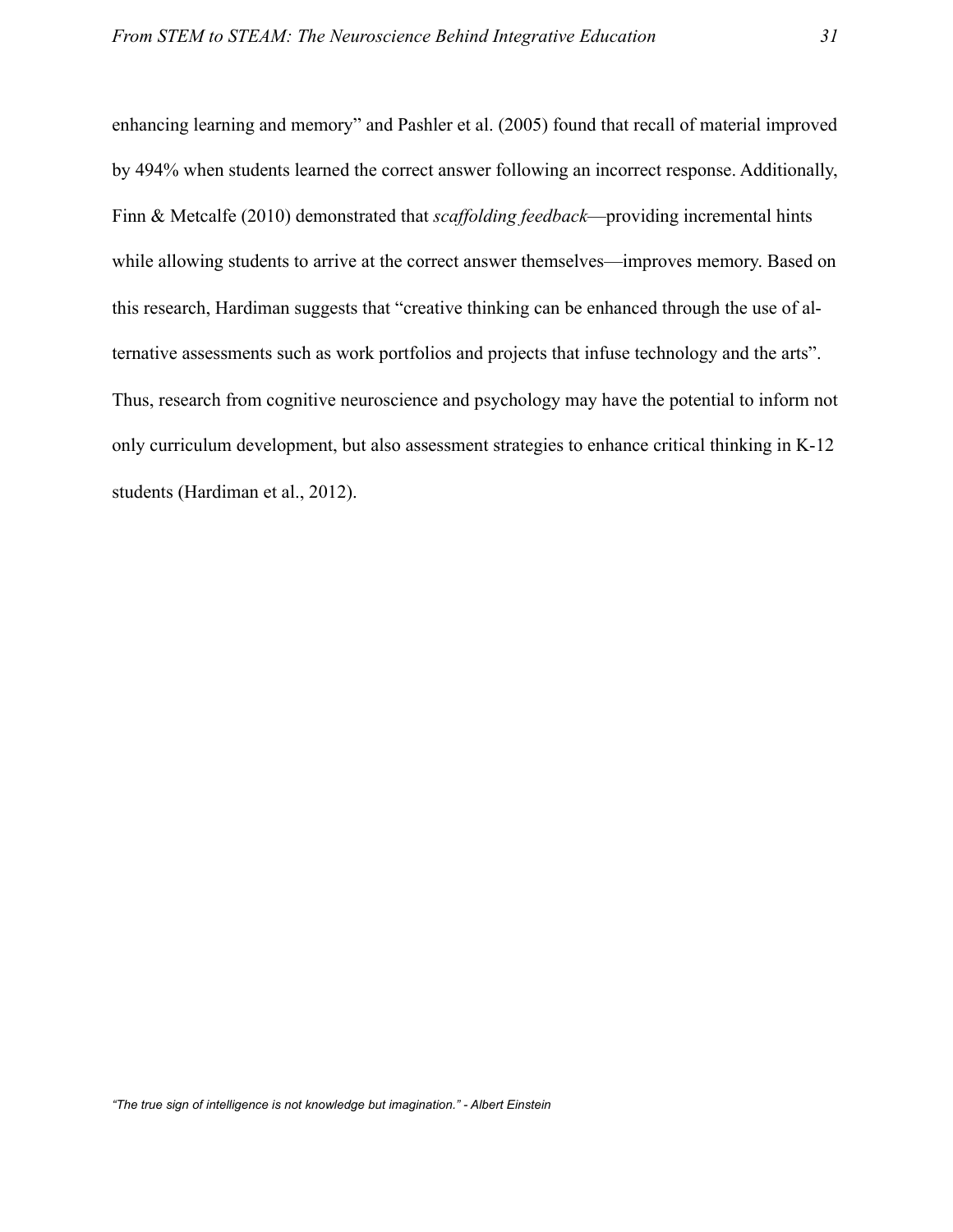# <span id="page-32-0"></span>**VIII. Annotated Bibliography**

- Acosta, A. (2015). Macromolecules and Monologues: How Science and Arts Classes Motivate Students for College. *The STEAM Journal*, 2(1), 25.
- Ariga, A., & Lleras, A. (2011). Brief and rare mental "breaks" keep you focused: Deactivation and reactivation of task goals preempt vigilance decrements. *Cognition*, 118(3), 439-443.
- Bailey, C. H., & Chen, M. (1983). Morphological basis of long-term habituation and sensitization in Aplysia. Science, 220(4592), 91-93.
- Beadle JN, Tranel D, Cohen NJ, Duff MC. (2013). Empathy in hippocampal amnesia. Frontiers in Psychology – Cognition. 4:Article 69.
- Bresler, L., & Stake, R. (1992). Qualitative research methodology in music education. Handbook of research on music teaching and learning, 75-90.
- Boy, Guy A. (2013). From STEM to STEAM: Toward a Human-Centred Education, Creativity & Learning Thinking. In *Proceedings of the 31st European Conference on Cognitive Ergonomics*, 3:1–3:7. ECCE '13. New York, NY, USA: ACM.

The author, Guy A. Boy, is a University Professor & Dean of the School of Human-Centered Design, Innovation and Art at the Florida Institute of Technology and leader in the STEAM movement. In this article he argues against reductionism in education and advocates for a concept shift towards Human-Centered Design (HCD) and the integration of Science, Technology, Engineering, and Mathematics (STEM) with the Arts to promote creativity, rationalization, and critical, innovative thinking. The author has an M.S in psychology and a Phd in Automation and System Design and has written numerous books on Cognitive function Analysis, Interactive Systems, and Human-Centered Design. The article targets professionals and scholars in the education system and those that develop regulations and standards of curriculum in schools. This article represents an important and tangible approach and model for how education systems could organize the integration of the Arts back into the STEM subject matter. The pulling away from reductionism and towards intersectional and trans-disciplinary system is common in the STEAM discourse community and is central to the movement's support.

- Bugg, J. M., DeLosh, E. L., & McDaniel, M. A. (2008). Improving students' study habits by demonstrating the mnemonic benefits of semantic processing. Teaching of Psychology, 35(2), 96-98.
- Cohen, Samantha S., and Lucas C. Parra. (2016). Memorable Audiovisual Narratives Synchronize Sensory and Supramodal Neural Responses. *eNeuro*, 3 (6)
- Connor, A. M., Karmokar, S. and Whittington. C. (2015). From STEM to STEAM: Strategies for Enhancing Engineering & Technology Education. 5(2), 37–47.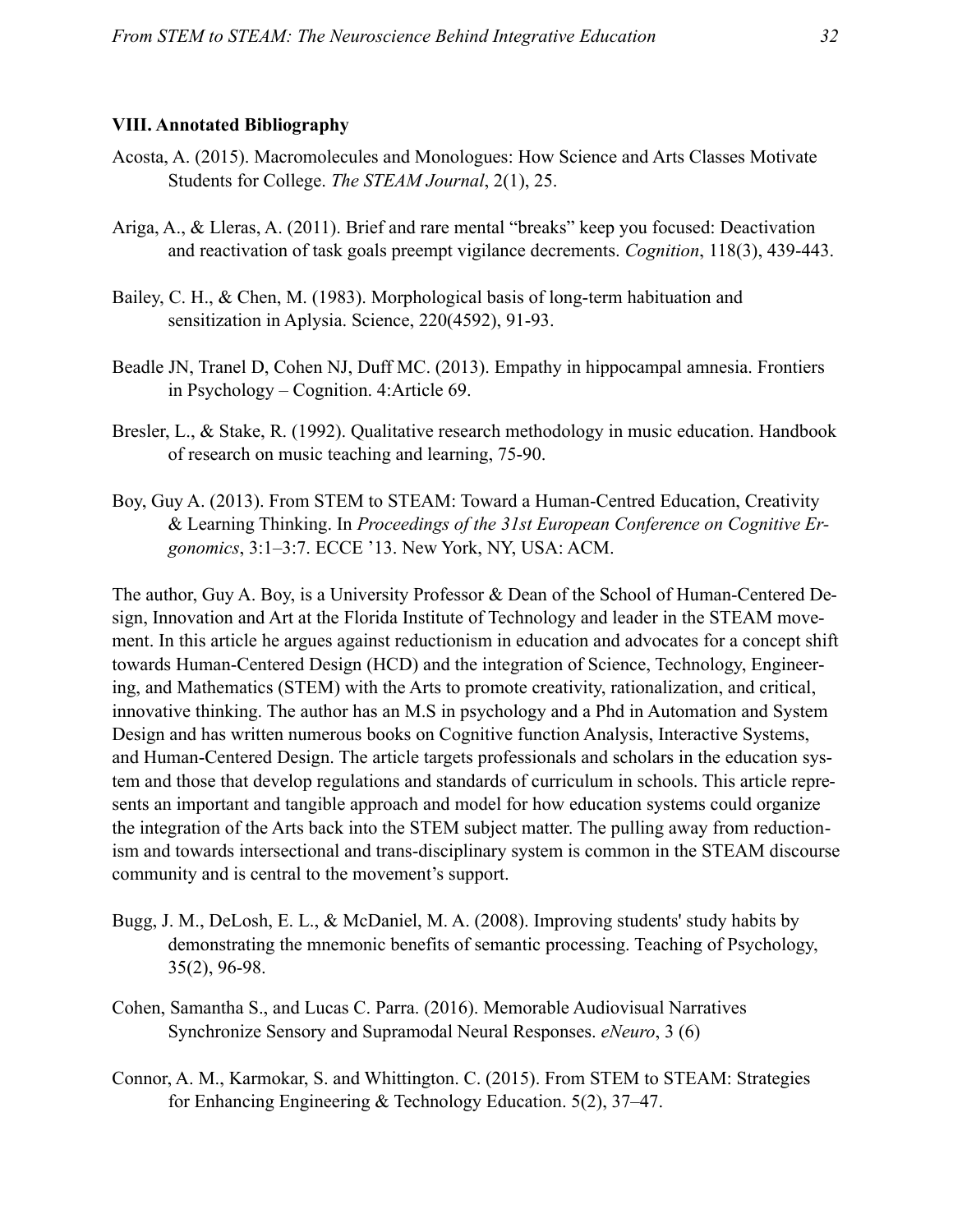- Custers, Eugène J. F. M. (2010). Long-Term Retention of Basic Science Knowledge: A Review Study. *Advances in Health Sciences Education: Theory and Practice* 15 (1), 109–28.
- Cropley, A. J. (2001). Creativity in education & learning: a guide for teachers and educators. Kogan Page, London, UK.
- Crowe, A., Dirks, C., & Wenderoth, M. P. (2008). Biology in bloom: implementing Bloom's taxonomy to enhance student learning in biology. CBE-Life Sciences Education, 7(4), 368-381.
- Davachi, L., Maril, A., & Wagner, A. D. (2001). When keeping in mind supports later bringing to mind: neural markers of phonological rehearsal predict subsequent remembering. Journal of cognitive neuroscience, 13(8), 1059-1070.
- DeHaan, R. L. (2009). Teaching Creativity and Inventive Problem Solving in Science."*CBE Life Sciences Education* 8(3), 172–81.
- Dugosh, K. L., Paulus, P. B., Roland, E. J., and Yang, H. (2000). Cognitive stimulation in brainstorming. *J. Personality Soc. Psychol*, 79, 722–735
- Elbert, T., Pantev, C., Wienbruch, C., Rockstroh, B., and Taub, E. (1995). Increased Cortical Representation of the Fingers of the Left Hand in String Players. *Science (New York, N.Y.),* 270 (5234), 305–7
- Fink, A., M. Benedek, R. H. Grabner, B. Staudt, and A. C. Neubauer. (2007). Creativity meets neuroscience: experimental tasks for the neuroscientific study of creative thinking. *Methods,* 42, 68–76
- Grossberg, S. (2015). From Brain Synapses to Systems for Learning and Memory: Object Recognition, Spatial Navigation, Timed Conditioning, and Movement Control. *Brain Research, Brain and Memory: Old Arguments and New Perspectives*, 1621, 270–93
- Hardiman, M. (2012). Informing Pedagogy Through the Brain-Targeted Teaching Model. *Journal of Microbiology & Biology Education : JMBE,* 13(1), 11–16.
- Hardiman, M., Rinne, L. and Yarmolinskaya, J. (2014). The Effects of Arts Integration on Long-Term Retention of Academic Content. *Mind, Brain, and Education,* 8(3), 144–48

This study is a report on the results of a small, preliminary classroom-based experiment that tested effects of arts integration on long-term retention of content, which found that there were no differences between the common core classroom and the arts-integrative (AI) condition in initial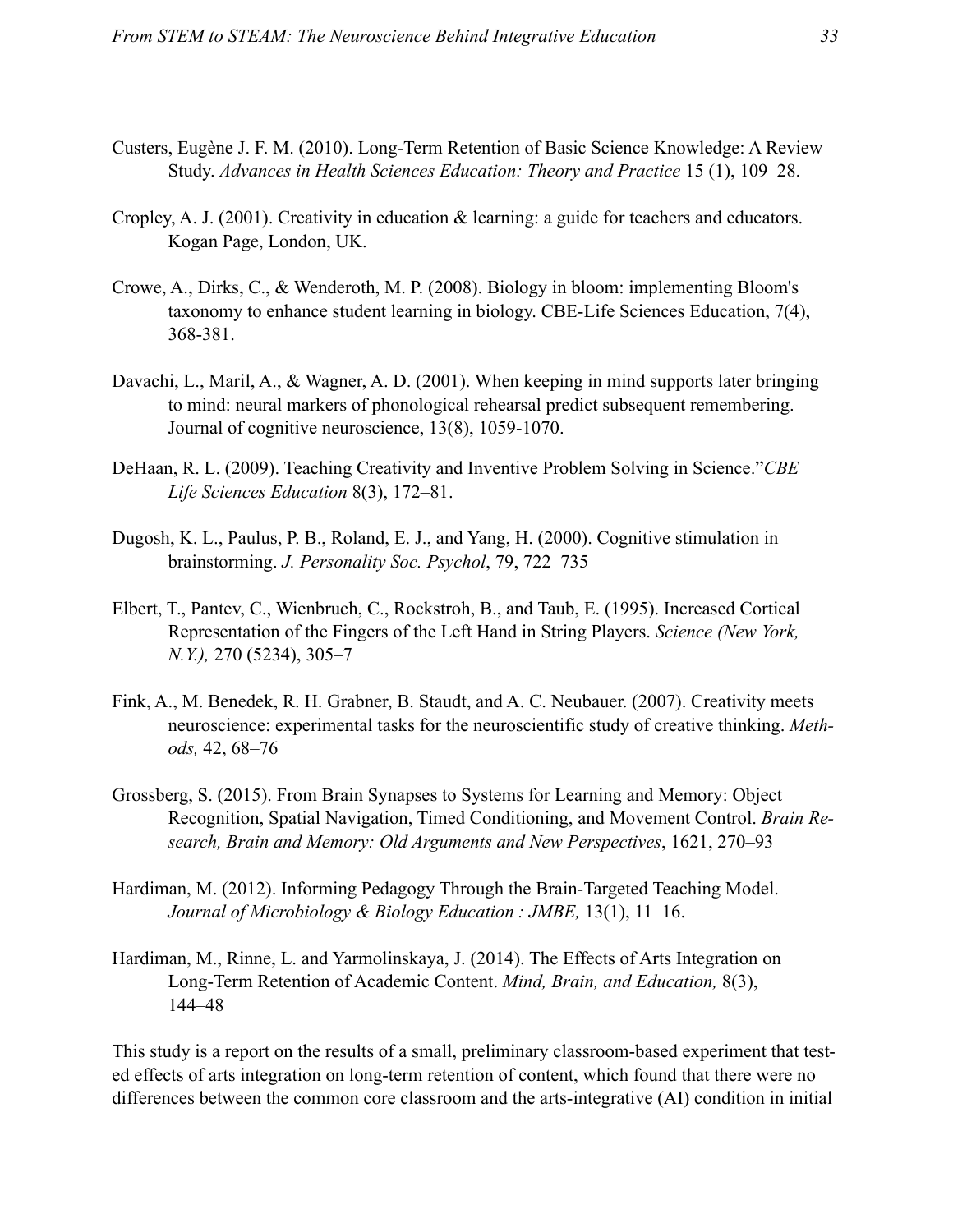learning, but significantly better retention in the AI condition. This experiment was based on research in cognitive neuroscience demonstrating that consolidation of long-term memory storage occurs through rehearsal of information and the authors posited and found that arts-integrative instruction improves retention by rehearsing content using various visual and performing arts activities, which may also have the benefit of enhance student engagement.

Mariale Hardiman is interim dean of John Hopkins University, and is a co-founder and director of the School of Education's Neuro-Education Initiative (NEI). The NEI is an innovative crossdisciplinary program, bringing to educators relevant research from the learning sciences to inform teaching and learning. Her research focus using techniques that foster innovation and creative problem-solving to enhance educational practices . Her current research includes a randomized trial investigating the effects of arts integration on long-term retention of content and student engagement, as well as, how knowledge of neuro- and cognitive science influences teacher practice and efficacy. This study is a crucial because it demonstrates the need to use research from cognitive and developmental neuroscience to inform policy and practice

- Henriksen, D. (2014). Full STEAM Ahead: Creativity in Excellent STEM Teaching Practices. *The STEAM Journal*, 1(2), Article 15.
- Hourihan, K. L., Ozubko, J. D., & MacLeod, C. M. (2009). Directed forgetting of visual symbols: Evidence for nonverbal selective rehearsal. Memory & Cognition, 37(8), 1059-1068.
- Howard-Jones, P. (2008). Philosophical Challenges for Researchers at the Interface between Neuroscience and Education. *Journal of Philosophy of Education,* 42 (3–4), 361–80
- Howell, J. D., Gaies, E., and Saint, S. (2013). Using a Novel Medical Arts Program to Integrate the Art and Science of Medicine. *International Journal of Medical Education*, 4, 198–99.
- Immordino-Yang, M. H., & Damasio, A. (2007). We feel, therefore we learn: The relevance of affective and social neuroscience to education. *Mind, brain, and education*, *1*(1), 3-10.
- Jung-Beeman, M., Bowden, E. M., Haberman, J., Frymiare, J. L., Arambel-Liu, S., Greenblatt, R., ... & Kounios, J. (2004). Neural activity when people solve verbal problems with insight. *PLoS Biol*, *2*(4), e97.
- Kandel, E. R. (2001). The molecular biology of memory storage: a dialogue between genes and synapses. Science, 294(5544), 1030-1038.
- Kandel, E. R. (2007). In search of memory: The emergence of a new science of mind. WW Norton & Company.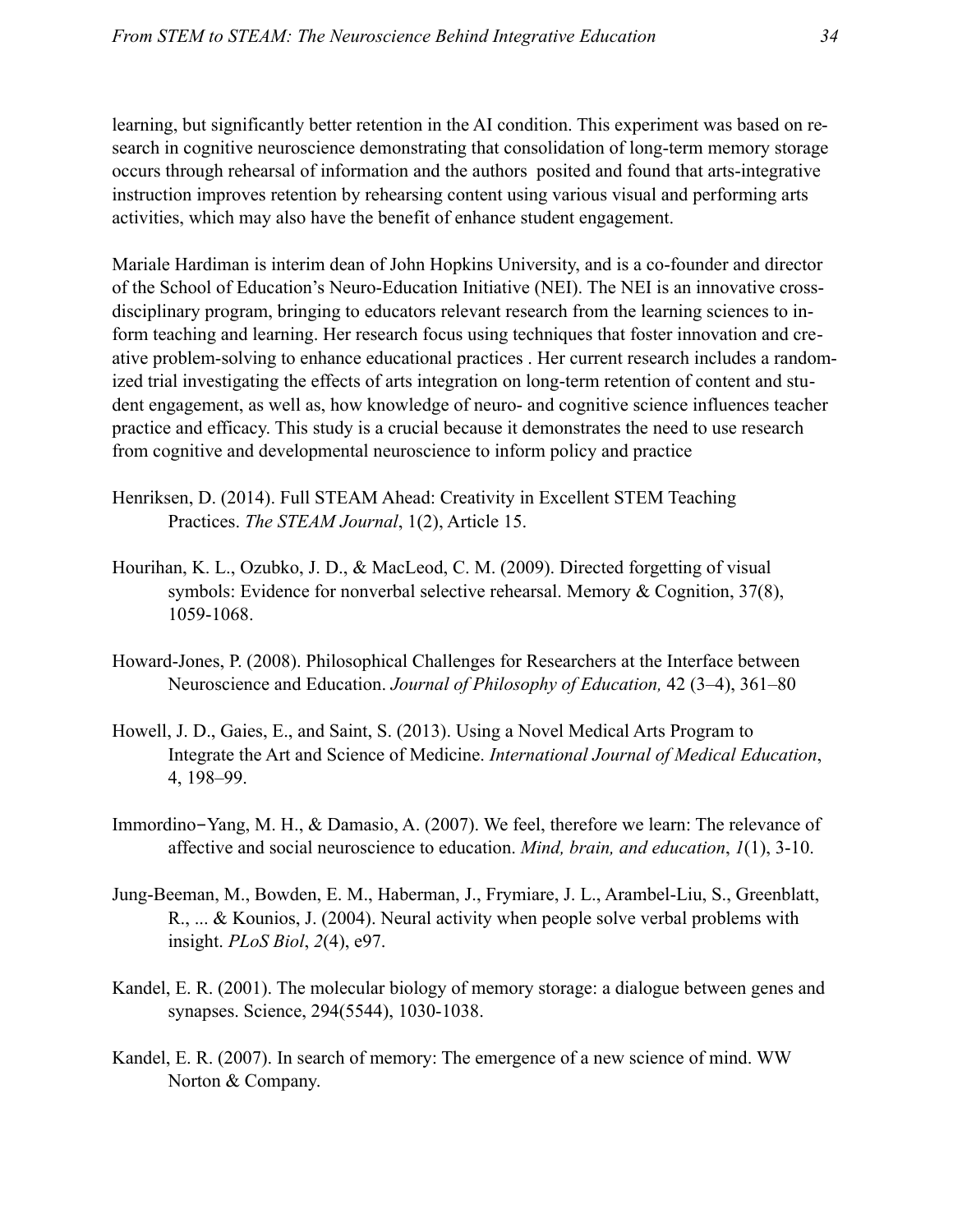- Kandel, E. (2013). The new science of mind and the future of knowledge. Neuron, 80(3), 546-560.
- Kandel, E. R. (2016). Reductionism in Art and Brain Science: Bridging the Two Cultures. *Columbia University Press*. Print
- Kensinger, E. A., & Schacter, D. L. (2008). Neural processes supporting young and older adults' emotional memories. Journal of Cognitive Neuroscience, 20(7), 1161-1173.
- Laursen, S., Liston, C., Thiry, H., and Graf, J. (2007). What Good Is a Scientist in the Classroom? Participant Outcomes and Program Design Features for a Short-Duration Science Outreach Intervention in K–12 Classrooms. *CBE— Life Sciences Education,* 6,  $(1), 49-64.$
- Lin, C. S., Liu, Y., Huang, W. Y., Lu, C. F., Teng, S., Ju, T. C., ... & Hsieh, J. C. (2013). Sculpting the intrinsic modular organization of spontaneous brain activity by art. *PloS one*, 8(6), e66761.

This study investigates the resting-state functional connectivity networks from professional painters, dancers and pianist using a graph-based network analysis. Focusing on art-related changes of modular organization they reported that long-term artistic training can "macroscopically imprint a neural network system of spontaneous activity in which the related brain regions become functionally and topologically modularized in both domain-general and domain-specific manners". This attuned modularity indicates that the long-term artistic experience nurtures resilient plasticity in the brain. This study provide neuroscientific data that supports previous studies' findings that long-term artistic training increases brain plasticity and alters brain morphology, especially when started at a young age.

- López-González, M., & Limb, C. J. (2012). Musical creativity and the brain. In *Cerebrum: the dana forum on brain science* (Vol. 2012). Dana Foundation.
- MacLeod, C. M., Gopie, N., Hourihan, K. L., Neary, K. R., & Ozubko, J. D. (2010). The production effect: delineation of a phenomenon. Journal of Experimental Psychology: Learning, Memory, and Cognition, 36(3), 671.
- Madden, M. E., Baxter, M., Beauchamp, H., Bouchard, K., Habermas, D., Huff, M., ... & Plague, G. (2013). Rethinking STEM education: An interdisciplinary STEAM curriculum. *Procedia Computer Science*, *20*, 541-546.

The authors, a team of STEAM faculty members from The State University of New York at Potsdam, examined existing literature on multidisciplinary education models to develop a multidisciplinary program to foster creative thinking by integrating the arts, humanities, and STEM fields. Through academic restructuring of traditional educational models, this article presents a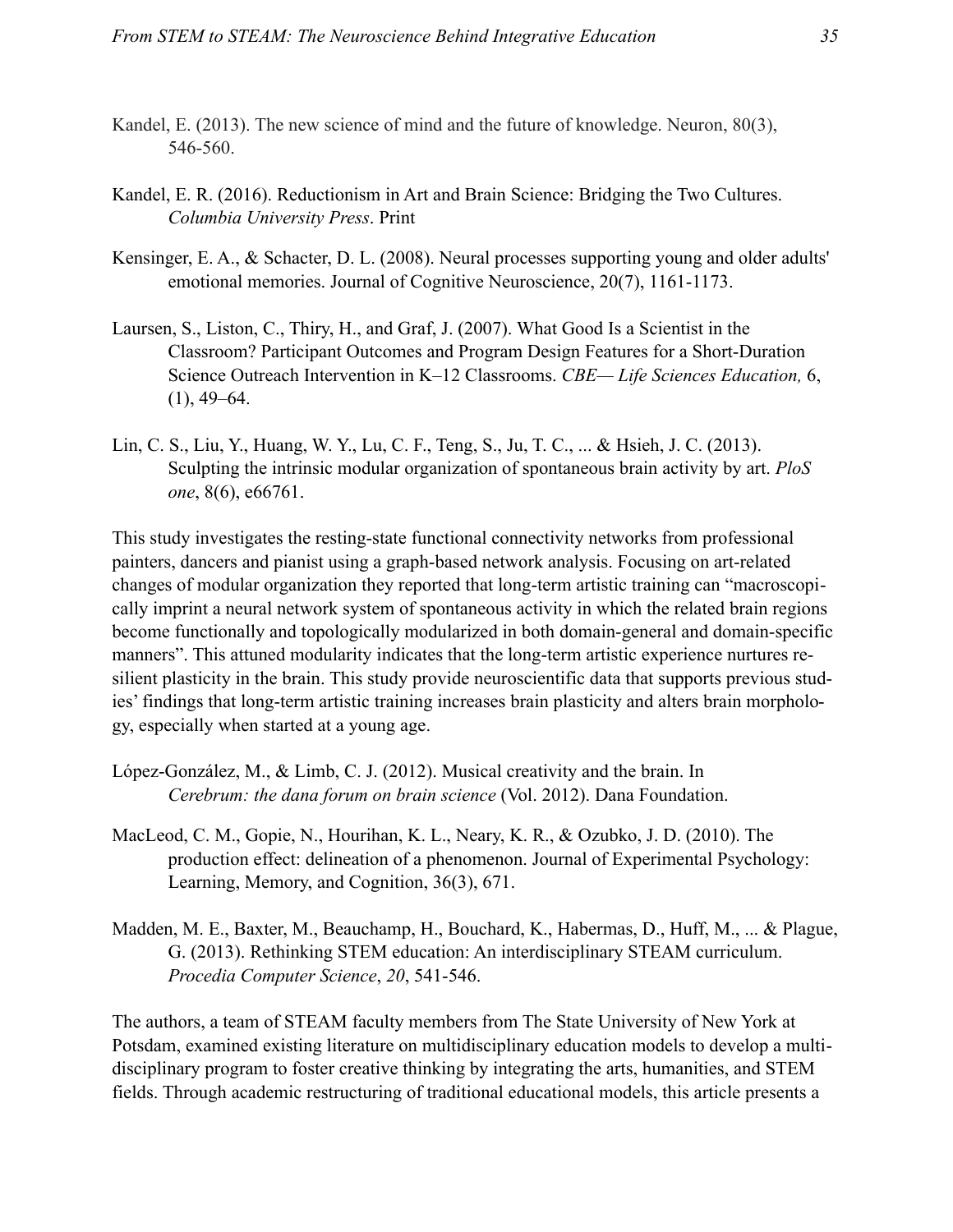model for the education of interdisciplinary scientists with hopes of encouraging innovations in modern science and technology that are necessary to address the complex and intersectional problems facing human society. This article represents an important and tangible program for how a specific university that could be used as a model for the integration of the Arts back into the STEM subject matter.

- McBride, D. M., & Dosher, B. A. (2002). A comparison of conscious and automatic memory processes for picture and word stimuli: A process dissociation analysis. Consciousness and cognition, 11(3), 423-460.
- McDaniel, M. A., & Bugg, J. M. (2008). Instability in memory phenomena: A common puzzle and a unifying explanation. Psychonomic Bulletin & Review, 15(2), 237-255.
- McFadzean, E. (2002). Developing and supporting creative problem-solving teams: Part 1–a conceptual model. Management Decision, 40(5), 463-475.
- Mishook, J. J., & Kornhaber, M. L. (2006). Arts integration in an era of accountability. *Arts Education Policy Review*, *107*(4), 3-11.
- Mohr, G., Engelkamp, J., & Zimmer, H. D. (1989). Recall and recognition of self-performed acts. *Psychological Research*, *51*(4), 181-187.
- Mote, C., Strelecki, K., & Johnson, K. (2014). Cultivating high-level organizational engagement to promote novel learning experiences in STEAM. *The STEAM Journal*, *1*(2), 18.
- Münte, T. F., Altenmüller, E., & Jäncke, L. (2002). The musician's brain as a model of neuroplasticity. *Nature Reviews Neuroscience*, *3*(6), 473-478.
- Oner, A. T., Nite, S. B., Capraro, R. M., & Capraro, M. M. (2016). From STEM to STEAM: Students' Beliefs About the Use of Their Creativity. *The STEAM Journal*, *2*(2), 6.
- Pashler H, Cepeda NJ, Wixted JT, Rohrer D. (2005). When does feedback facilitate learning of words? J. Experim. Psychol. *Learning, Memory & Cognition*. 31,3–8.
- Park, B. Y., & Lee, H. (2014). Development and Application of Systems Thinking-based STEAM Education Program to Improve Secondary Science Gifted and Talented Students' Systems Thinking Skill. *Journal of Gifted/Talented Education*, *24*(3), 421-444.
- Pellico, L. H., Friedlaender, L., & Fennie, K. P. (2009). Looking is not seeing: Using art to improve observational skills. *Journal of Nursing Education*, *48*(11), 648-653.
- Perkins, D. N. (2001). *The eureka effect: The art and logic of breakthrough thinking*. WW Norton & Company.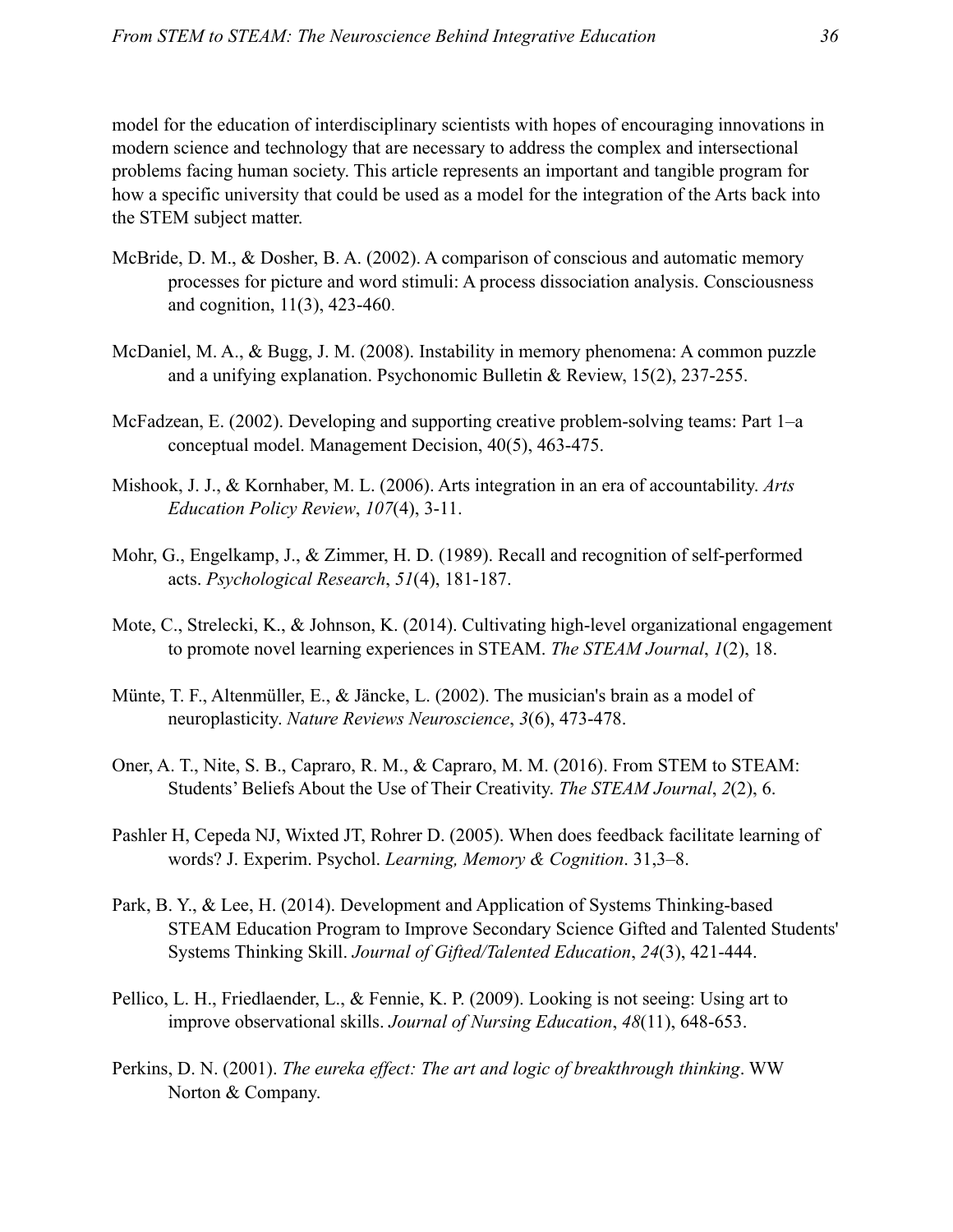- Posner, M. R., and M. K. Rothbart. (2007). Educating the human brain. *American Psychological Association*, Washington, DC
- Radziwill, N. M., Benton, M. C., & Moellers, C. (2015). From STEM to STEAM: Reframing what it means to learn. *The STEAM Journal*, *2*(1), 3.
- Rinne, L., Gregory, E., Yarmolinskaya, J., & Hardiman, M. (2011). Why arts integration improves long-term retention of content. *Mind, Brain, and Education*, *5*(2), 89-96.
- Rosier, J. T. (2010). Art and memory: an examination of the learning benefits of visual-art exposure. *Electronic Theses & Dissertations*. 436.

This study explored whether a beneficial relationship exists between art and memory for adults, as children are the primary focus of past research in the context of an experimental study. Adult participants were assigned randomly to one of four conditions: Engaging in art, viewing art, discriminating among visual shapes, and writing a description of current classes. After each condition, participants were given a series of words and asked to recall the words in a cued-recall task. Results demonstrated that memory performance was better when participants engaged in art relative to the other conditions. These results are discussed in the context of the cognitive mechanisms of memory and attention. This study was a thesis from Master of Science in Experimental Psychology (M.S.) candidate James Tyler Rosier at Georgia Southern University. Rosier is now a psychologist studying the positive affects of art instruction on memory.

- Schlaug, G., Norton, A., Overy, K., & Winner, E. (2005). Effects of music training on the child's brain and cognitive development. *Annals of the New York Academy of Sciences*, *1060*(1), 219-230.
- Schlegel, A., Alexander, P., Fogelson, S. V., Li, X., Lu, Z., Kohler, P. J., ... & Meng, M. (2015). The artist emerges: Visual art learning alters neural structure and function. *NeuroImage*, *105*, 440-451.
- Smith, S. M. , Glenberg, A., and Bjork, R.A. (1978). Environmental context and human memory. *Memory & Cognition,* 6, 342–353.
- Sternberg, R. J. (2003). Wisdom, intelligence, and creativity synthesized. Cambridge University Press.
- Stuckey, H. L., & Nobel, J. (2010). The connection between art, healing, and public health: A review of current literature. *American journal of public health*, *100*(2), 254-263.
- Thurley, C. W. (2016). Infusing the Arts into Science and the Sciences into the Arts: An Argument for Interdisciplinary STEAM in Higher Education Pathways. *The STEAM*